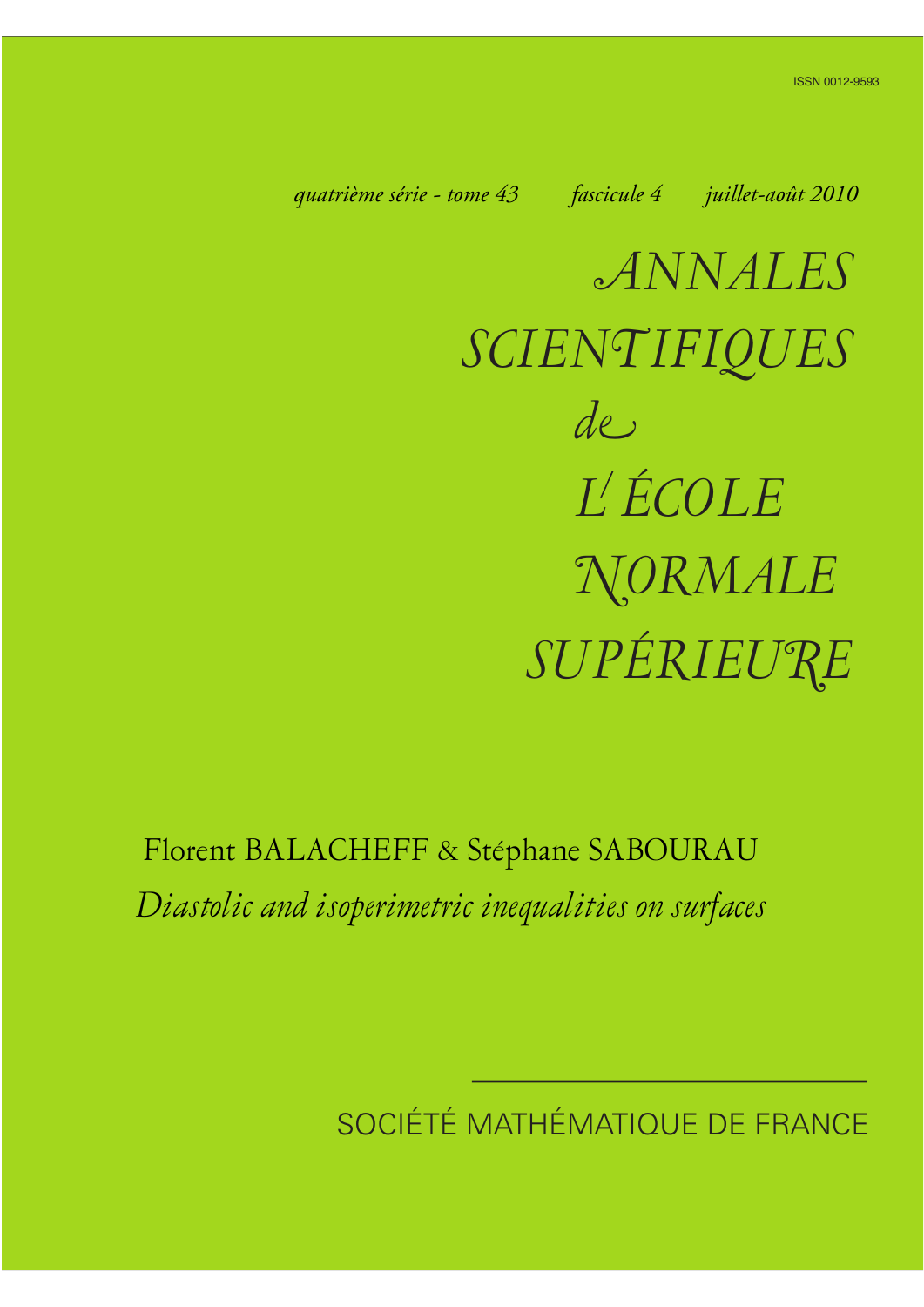# DIASTOLIC AND ISOPERIMETRIC INEQUALITIES ON SURFACES

# BY FLORENT BALACHEFF AND STÉPHANE SABOURAU

ABSTRACT. – We prove a universal inequality between the diastole, defined using a minimax process on the one-cycle space, and the area of closed Riemannian surfaces. Roughly speaking, we show that any closed Riemannian surface can be swept out by a family of multi-loops whose lengths are bounded in terms of the area of the surface. This diastolic inequality, which relies on an upper bound on Cheeger's constant, yields an effective process to find short closed geodesics on the two-sphere, for instance. We deduce that every Riemannian surface can be decomposed into two domains with the same area such that the length of their boundary is bounded from above in terms of the area of the surface. We also compare various Riemannian invariants on the two-sphere to underline the special role played by the diastole.

R. – Nous démontrons une inégalité universelle entre la diastole, définie par un procédé de minimax sur l'espace des 1-cycles, et l'aire d'une surface riemannienne fermée. De manière informelle, nous prouvons que toute surface riemannienne fermée peut être balayée par une famille de multi-lacets dont les longueurs sont contrôlées par l'aire de la surface. Cette inégalité diastolique, qui repose sur une majoration de la constante de Cheeger, fournit en particulier un procédé effectif pour trouver de courtes géodésiques fermées sur une 2-sphère. Nous déduisons que toute surface riemannienne peut être décomposée en deux domaines de même aire dont la longueur du bord commun est majorée à l'aide de l'aire de la surface. Nous comparons également divers invariants riemanniens sur la 2-sphère afin de souligner le rôle spécial joué par la diastole.

#### **1. Introduction**

The topology of a manifold M and the topology of its loop space  $\Lambda M$  are closely related, through their homotopy groups, for instance. The critical points of the length or energy functionals on the loop space of a Riemannian manifold can be studied using this connection. These critical points have a special geometric meaning since they agree with the closed geodesics on the manifold.

The first author was supported by the Swiss National Science Foundation (grant 20-118014/1) during the redaction of this article. The second author has been partially supported by the Swiss National Science Foundation.

ANNALES SCIENTIFIQUES DE L'ÉCOLE NORMALE SUPÉRIEURE 0012-9593/04/© 2010 Société Mathématique de France. Tous droits réservés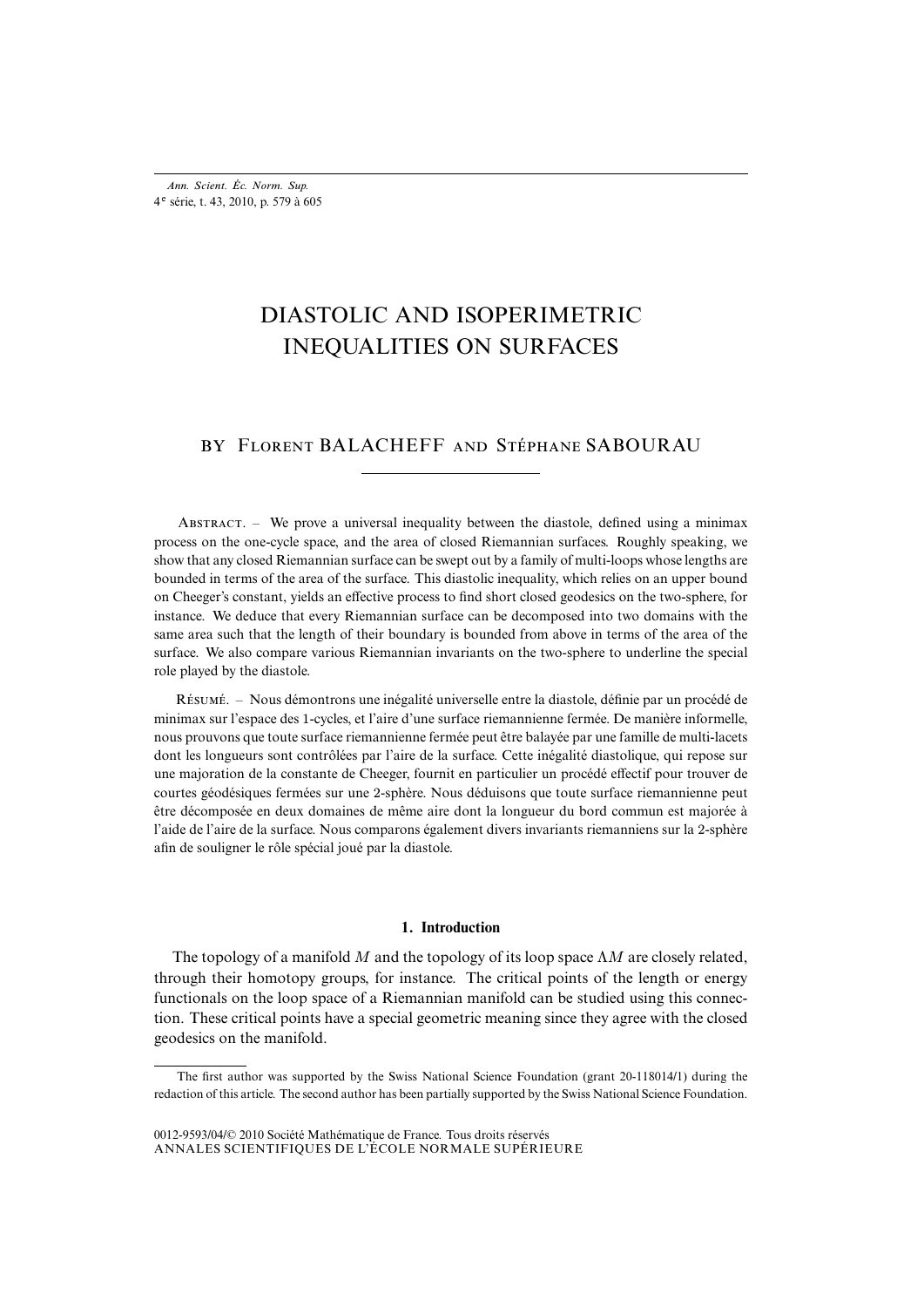From the isomorphism between  $\pi_1(\Lambda M, \Lambda^0 M)$  and  $\pi_2(M)$  for the two-sphere (here,  $\Lambda^0 M$ denotes the space of constant curves), G. D. Birkhoff proved the existence of a nontrivial closed geodesic on every Riemannian two-sphere using a minimax argument on the loop space (this method was extended in higher dimension by A. Fet and L. Lyusternik, *cf.* [\[18\]](#page-26-0)).

Relationships on the lengths of these closed geodesics have then been investigated. For instance, C. Croke  $\lceil 9 \rceil$  showed that every Riemannian two-sphere M has a nontrivial closed geodesic of length

<span id="page-2-0"></span>(1.1) 
$$
\operatorname{scg}(M) \leq 31 \sqrt{\operatorname{area}(M)}.
$$

The notation 'scg' stands for the (length of a) shortest closed geodesic. The inequality  $(1.1)$ has been improved in  $[20]$ ,  $[28]$ , and  $[25]$ .

The closed geodesic on the two-sphere obtained in C. Croke's theorem does not always arise from a minimax argument on the loop space, even though such an argument is used in the proof. Indeed, the closed geodesics obtained from a minimax argument on the loop space have a positive index when they are nondegenerate, which is the case for generic (bumpy) metrics. Now, consider two-spheres with constant area and three spikes arbitrarily long (*cf.* [\[28,](#page-27-1) Remark 4.10] for further detail). On these spheres, the closed geodesics satisfying the inequality  $(1.1)$  have a null index while the closed geodesics with positive index are as long as the spikes. Therefore, a minimax argument on the loop space does not provide an effective way to bound the area of a Riemannian two-sphere from below. More precisely, given a Riemannian two-sphere M, we define the diastole,  $\text{dias}_{\Lambda}(M)$ , over the loop space  $\Lambda M$  as

<span id="page-2-2"></span>
$$
dias_{\Lambda}(M) := \inf_{(\gamma_t)} \sup_{0 \le t \le 1} \text{length}(\gamma_t)
$$

where  $(\gamma_t)$  runs over the families of loops inducing a generator of  $\pi_1(\Lambda M, \Lambda^0 M) \simeq \pi_2(M)$ . Then,

(1.2) the ratio 
$$
\frac{\text{dias}_{\Lambda}(M)}{\sqrt{\text{area}(M)}}
$$
 is unbounded

on the space of Riemannian metrics on M.

Note that a diastolic inequality between the diastole over the loop space and the volume of the convex hypersurfaces in the Euclidean spaces does hold true, *cf.* [\[30\]](#page-27-3), [\[9\]](#page-26-1).

The existence of a closed geodesic on the two-sphere can also be proved by using a minimax argument on a different space, namely the one-cycle space  $\mathcal{Z}_1(M;\mathbb{Z})$ . (Recall that one-cycles are unions of loops, *cf.* Section [2](#page-5-0) for a precise definition.) This minimax argument relies on F. Almgren's isomorphism [\[1\]](#page-26-2) between  $\pi_1(Z_1(M;\mathbb{Z}), \{0\})$  and  $H_2(M;\mathbb{Z})$ , which holds true for every closed manifold  $M$ . Given a closed Riemannian surface  $M$ , we define the diastole over the one-cycle space as

<span id="page-2-1"></span>(1.3) 
$$
\operatorname{diag}(M) := \inf_{(z_t)} \sup_{0 \le t \le 1} \mathbf{M}(z_t)
$$

where  $(z_t)$  runs over the families of one-cycles inducing a generator of  $\pi_1(Z_1(M;\mathbb{k}), \{0\})$  and  $\mathbf{M}(z_t)$  represents the mass (or length) of  $z_t$ . Here  $\mathbb{k} = \mathbb{Z}$  if M is orientable and  $k = \mathbb{Z}/2\mathbb{Z}$  otherwise. For short, we will write dias(M) for dias  $\gamma(M)$ . From a result of J. Pitts [\[22,](#page-27-4) p. 468], [\[23,](#page-27-5) Theorem 4.10] (see also [\[6\]](#page-26-3)), this minimax principle gives rise to a union of closed geodesics (counted with multiplicity) of total length dias( $M$ ).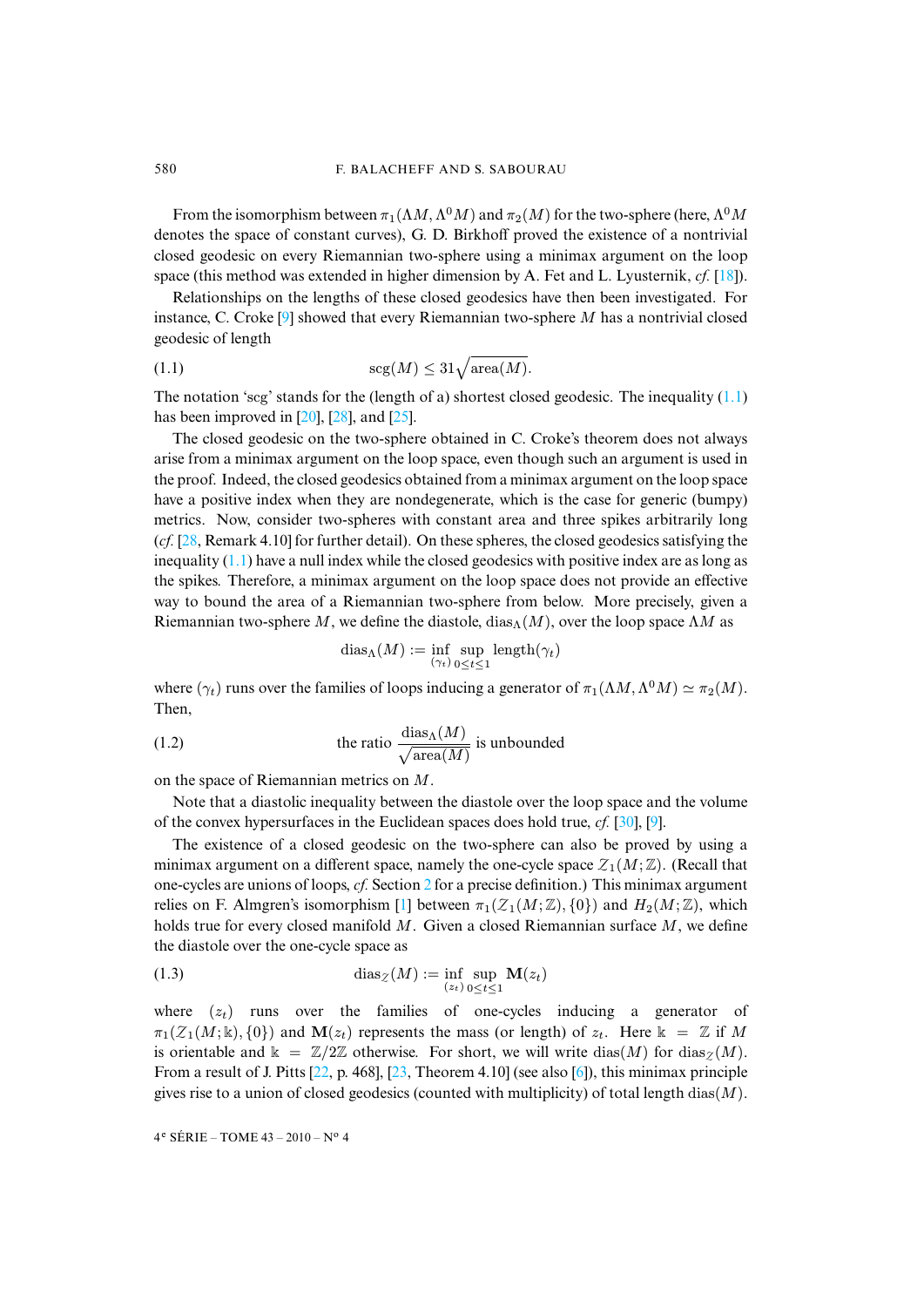Hence,  $\text{seg}(M) \le \text{dias}(M)$ . This principle has been used in [\[6\]](#page-26-3), [\[20\]](#page-27-0), [\[28\]](#page-27-1), [\[25\]](#page-27-2), [\[26\]](#page-27-6), [\[4\]](#page-26-4) and [\[29\]](#page-27-7) in the study of closed geodesics on Riemannian two-spheres.

On nonsimply connected surfaces, no minimax principle is required to show the existence of a closed geodesic. In this setting, we directly define the systole as the minimum of the length functional over the connected components not containing the trivial loops of the loop space. Every closed Riemannian surface M of genus  $q \ge 1$  satisfies the following asymptotically optimal systolic inequality

<span id="page-3-0"></span>(1.4) 
$$
sys(M) \le C \frac{\log(g+1)}{\sqrt{g}} \sqrt{\text{area}(M)}
$$

where sys(M) is the systole of M and C is a universal constant,  $cf.$  [\[12\]](#page-26-5), [\[3\]](#page-26-6) and [\[17\]](#page-26-7) for three different proofs.

The goal of this article is to establish curvature-free inequalities similar to  $(1.1)$  and  $(1.4)$ . The use of the one-cycle space, rather than the loop space, introduces some flexibility. It allows us to cut and paste closed curves, and to deal with both simply and nonsimply connected surfaces. We show a difference of nature between the diastole over the loop space and the diastole over the one-cycle space on the two-sphere, and between the systole and the diastole for surfaces of large genus. More precisely, we obtain the following diastolic inequality.

<span id="page-3-1"></span>**THEOREM** 1.1. – *There exists a positive constant*  $C < 10<sup>8</sup>$  *such that every closed Riemannian surface M of genus*  $q \geq 0$  *satisfies* 

<span id="page-3-2"></span>(1.5) 
$$
\text{dias}(M) \le C \sqrt{g+1} \sqrt{\text{area}(M)}.
$$

Since the minimax principle  $(1.3)$  gives rise to a union of closed geodesics of length dias(M), Theorem [1.1](#page-3-1) yields a construction of *short* closed geodesics on surfaces through Morse theory over the one-cycle space. In particular, it sheds some light on the nature of the closed geodesics whose lengths provide a lower bound on the area of the two-spheres. Compare with  $(1.1)$  and  $(1.2)$ .

The dependence on the genus in the inequality [\(1.5\)](#page-3-2) is optimal, *cf.* Remark [7.3,](#page-19-0) and should be compared with the one in  $(1.4)$ .

A version of the diastolic inequality  $(1.5)$  holds true for compact surfaces with boundary, in particular for disks, *cf.* Remark [2.4.](#page-6-0)

The inequality  $(1.5)$  is derived from a stronger estimate, where the diastole is replaced with the technical diastole introduced in Definition [2.2.](#page-6-1) This estimate also yields the following result.

Cʀʟʟʀʏ 1.2. – *There exists a positive constant* C *such that every closed Riemannian surface* M *of genus*  $g \geq 0$  *decomposes into two domains with the same area whose length of their common boundary* γ *satisfies*

(1.6) 
$$
\operatorname{length}(\gamma) \leq C \sqrt{g+1} \sqrt{\operatorname{area}(M)}.
$$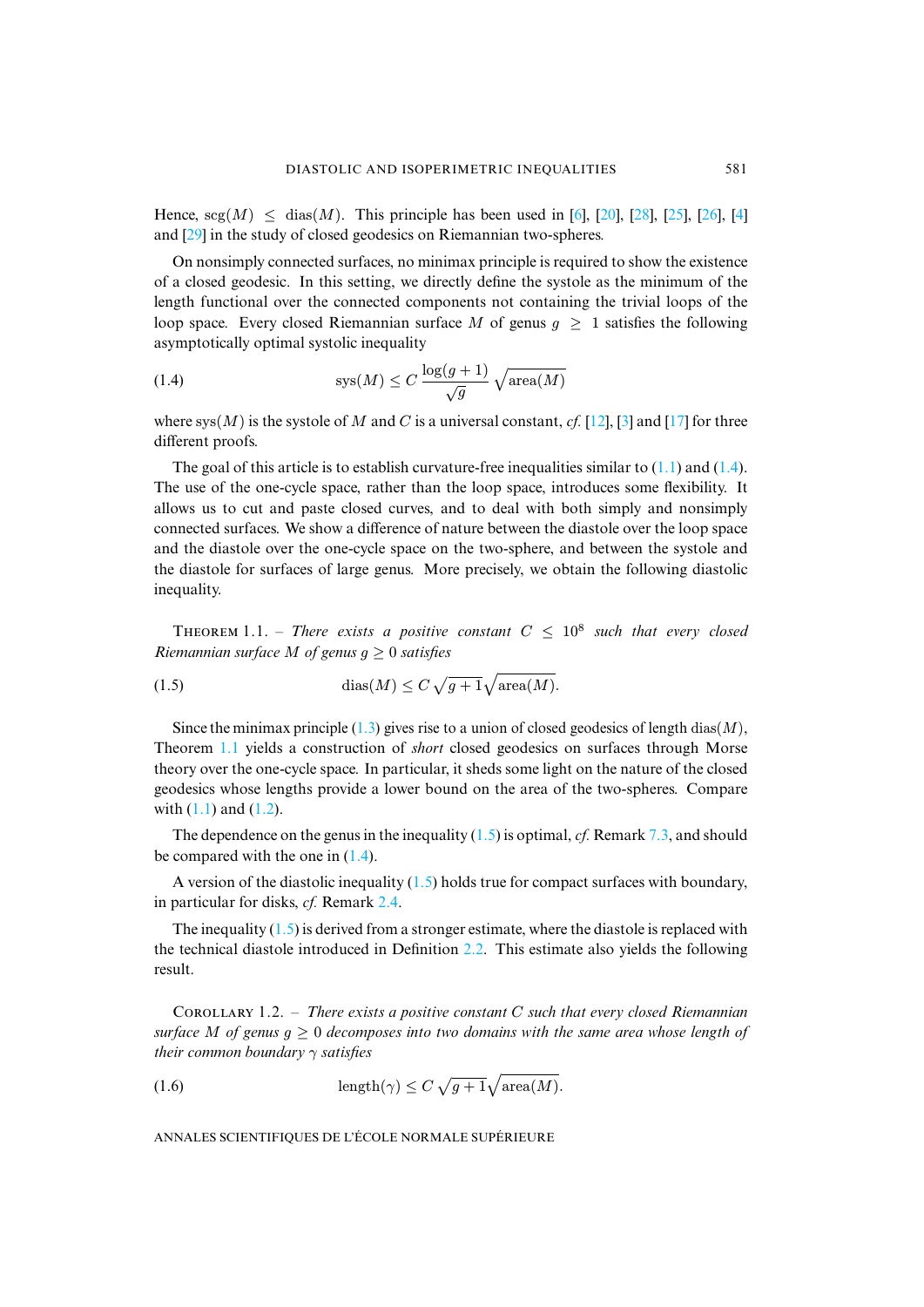The two domains in the previous result are not necessarily connected, even on twospheres. A counterexample is given by two-spheres with three long fingers, whose area is equally concentrated in the tips of these fingers (*cf.* [\[28,](#page-27-1) Remark 4.10]).

The second author [\[28\]](#page-27-1) showed that the area of a bumpy Riemannian two-sphere can be bounded from below in terms of the length of its shortest one-cycle of index one. Our inequality  $(1.5)$  on the two-sphere extends this result since the minimax process used in the definition of the diastole gives rise to a one-cycle of index one when the metric is bumpy. However, the relation between the filling radius of a bumpy Riemannian two-sphere and the length of its shortest one-cycle of index one established in [\[28\]](#page-27-1) cannot be extended to the diastole. Indeed, from [\[28,](#page-27-1) Theorem 1.6], there exists a sequence  $M_n$  of Riemannian twospheres such that

$$
\lim_{n \to +\infty} \frac{\text{FillRad}(M_n)}{\text{dias}(M_n)} = 0.
$$

This result illustrates the difference of nature between the length of the shortest closed geodesic or of the shortest one-cycle of index one, which can be bounded by the filling radius on the two-sphere, and the diastole. It also shows that the proof of Theorem [1.1](#page-3-1) requires different techniques.

The arguments used throughout this article are rather "elementary" and robust. It is our hope that they can be adapted to investigate further problems.

At the end of this article, we consider a minimax principle on the one-cycle space for another functional and establish further geometric inequalities on the two-sphere.

Higher dimensional analogs of the diastole, sometimes called k-widths, have been inves-tigated in [\[2\]](#page-26-8), [\[23\]](#page-27-5), [\[12\]](#page-26-5) and [\[15\]](#page-26-9). In particular, L. Guth [15] obtained upper bounds on the  $k$ -width of Euclidean domains in terms of their  $n$ -dimensional volumes. He also showed that no such bound holds in the Riemannian setting for the  $(n - 1)$ -width with  $n > 3$ . Our main result provides a positive result on Riemannian surfaces, answering a question raised in [\[15,](#page-26-9) p. 1148] in a particular case.

Let us present the structure of the article and an outline of the proof of the diastolic inequality  $(1.5)$ . The one-cycle space and the definition of the diastole are presented in Section [2.](#page-5-0) In Section [3,](#page-7-0) we show how to replace a Riemannian surface with a simplicial piecewise flat surface with comparable area and diastole. This will enable us to prove the main diastolic inequality by induction on the number of simplices in an approaching piecewise flat surface. In Section [4,](#page-10-0) we prove an upper bound on Cheeger's constant, and on some related invariant, in terms of the area of the surface alone. This upper bound yields an isoperimetric inequality which permits us to split the surface into two domains  $D_1$  and  $D_2$ whose boundary lengths are small in comparison to their areas. This isoperimetric inequality can be thought of as a discrete version of the diastolic inequality. At this stage, we could cap off the two domains  $D_1$  and  $D_2$  and apply the discrete version of the diastolic inequality to the two resulting surfaces with the hope to derive a continuous version of it by iterating this principle sufficiently many times. Unfortunately, passing from a discrete parameter family of one-cycles to a continuous parameter family on a smooth surface is technically challenging. Arguing by induction on the number of simplices of a piecewise flat surface approaching the initial surface turns out to be more manageable in this case. More specifically, we argue as follows. In Section [5,](#page-12-0) we prove a simplicial version of the isoperimetric inequality obtained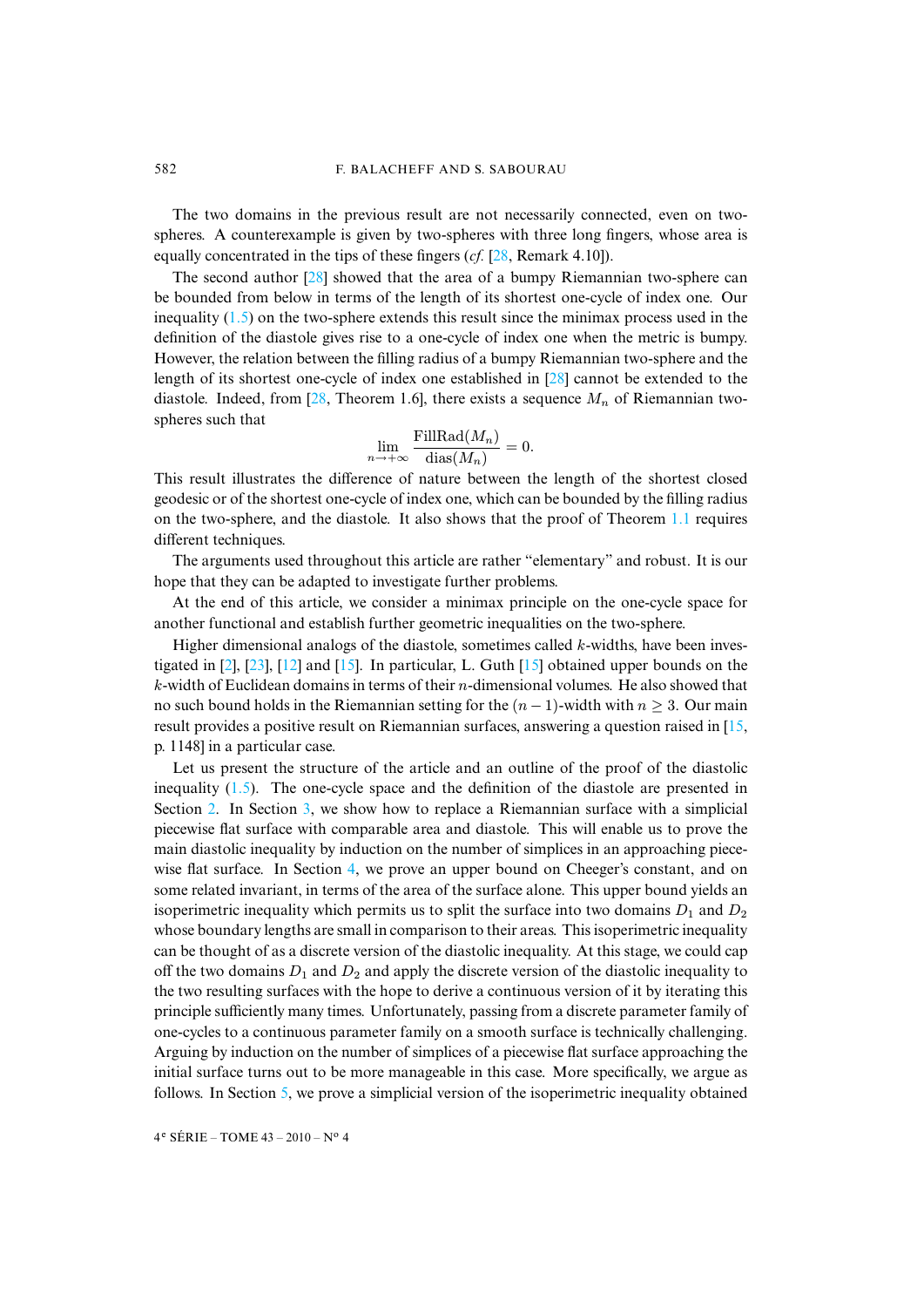from the upper bound on Cheeger's constant. The two simplicial surfaces obtained by coning off the domains  $D_1$  and  $D_2$  have fewer simplices than the initial simplicial surface. Using a cut-and-paste argument on the families of one-cycles, we compare the diastole of the two new simplicial surfaces to the diastole of the initial simplicial surface in Section [6.](#page-15-0) The diastolic inequality is then established by induction on the number of simplices and the genus in Section [7.](#page-16-0) Further related geometric inequalities about families of one-cycles sweeping out a Riemannian two-sphere are presented in Section [8](#page-19-1) and in the appendix.

# **2. Almgren's isomorphism and definition of the diastole**

<span id="page-5-0"></span>We introduce the space of flat chains and cycles with coefficients in  $\mathbb{Z}$  or  $\mathbb{Z}/2\mathbb{Z}$ , defined in [\[11\]](#page-26-10) and [\[10\]](#page-26-11).

Let M be a closed Riemannian manifold, N be a submanifold of M (possibly with boundary),  $\mathbb{k} = \mathbb{Z}$  if M is orientable and  $\mathbb{k} = \mathbb{Z}/2\mathbb{Z}$  otherwise, and k be an integer.

A Lipschitz k-chain of M with coefficients in k is a finite sum  $C = \sum a_i f_i$  where  $a_i \in \mathbb{k}$ and  $f_i$  is a Lipschitz map from the standard k-simplex to M. The volume of C, denoted by |C|, is defined as  $\sum |a_i| \text{vol}(f_i^* \mathcal{G})$  where  $\mathcal{G}$  is the Riemannian metric on M. The flat pseudo-norm of a Lipschitz k-chain C is the infimum of  $|C - \partial D| + |D|$  over the Lipschitz  $(k + 1)$ -chains D. Two Lipschitz chains  $C_1$  and  $C_2$  are equivalent if the flat pseudo-norm between them is zero. The flat pseudo-norm induces a distance (flat norm) on the space of equivalent classes of Lipschitz k-chains. By definition, the completion of this metric space, denoted by  $C_k(M; \mathbb{k})$ , is the space of (flat) k-chains with coefficients in k.

The mass functional on  $C_k(M; \mathbb{k})$ , denoted by M, is defined as the largest lowersemicontinuous extension of the volume functional on the space of Lipschitz  $k$ -chains. The flat norm of a  $k$ -chain can be computed by using the definition of the flat pseudo-norm with D running over the  $(k + 1)$ -chains and the mass M replacing the volume functional.

The space of k-chains of M relative to N with coefficients in  $\Bbbk$  is defined as the quotient  $C_k(M,N;\mathbb{k}) := C_k(M;\mathbb{k})/C_k(N;\mathbb{k})$  endowed with the quotient flat norm and the quotient mass still denoted by M. The boundary map of a Lipschitz k-chain induces a boundary map  $\partial: C_{k+1}(M,N;\mathbb{k}) \to C_k(M,N;\mathbb{k})$  for every  $k \in \mathbb{N}$  such that  $\partial^2 = 0$  which gives rise to a complex

 $\cdots \to C_{k+1}(M,N; \Bbbk) \stackrel{\partial}{\to} C_k(M,N; \Bbbk) \to \cdots$ 

The cycles of this complex are by definition the k-cycles of  $M$  relative to  $N$  with coefficients in k. They can be represented by k-chains of M with boundary lying in N. We denote by  $Z_k(M, N; \mathbb{k})$  the space formed of these k-cycles. When N is empty, we simply write  $Z_k(M; \mathbb{k})$ or  $Z_k(M)$ .

We describe now the structure of the zero- and one-cycles. A zero-cycle is indecomposable if it is induced by a point p, in which case, its mass is equal to 1. Every zero-cycle z decomposes into a finite sum of indecomposable zero-cycles  $p_i$ , *i.e.*,  $z = \sum_{i=1}^n p_i$ , such that  $M(z) = n$ . The structure of the one-cycles is the following. A one-cycle is indecomposable if it is induced by a simple closed curve or a simple arc with endpoints in  $N$ . Every one-cycle z decomposes (not necessarily in a unique way) into a sum of indecomposable one-cycles  $z_i$ , *i.e.*,  $z = \sum_{i \in \mathbb{N}} z_i$ , such that  $\mathbf{M}(z) = \sum_{i \in \mathbb{N}} \text{length}(z_i)$  (see [\[10,](#page-26-11) p. 420]).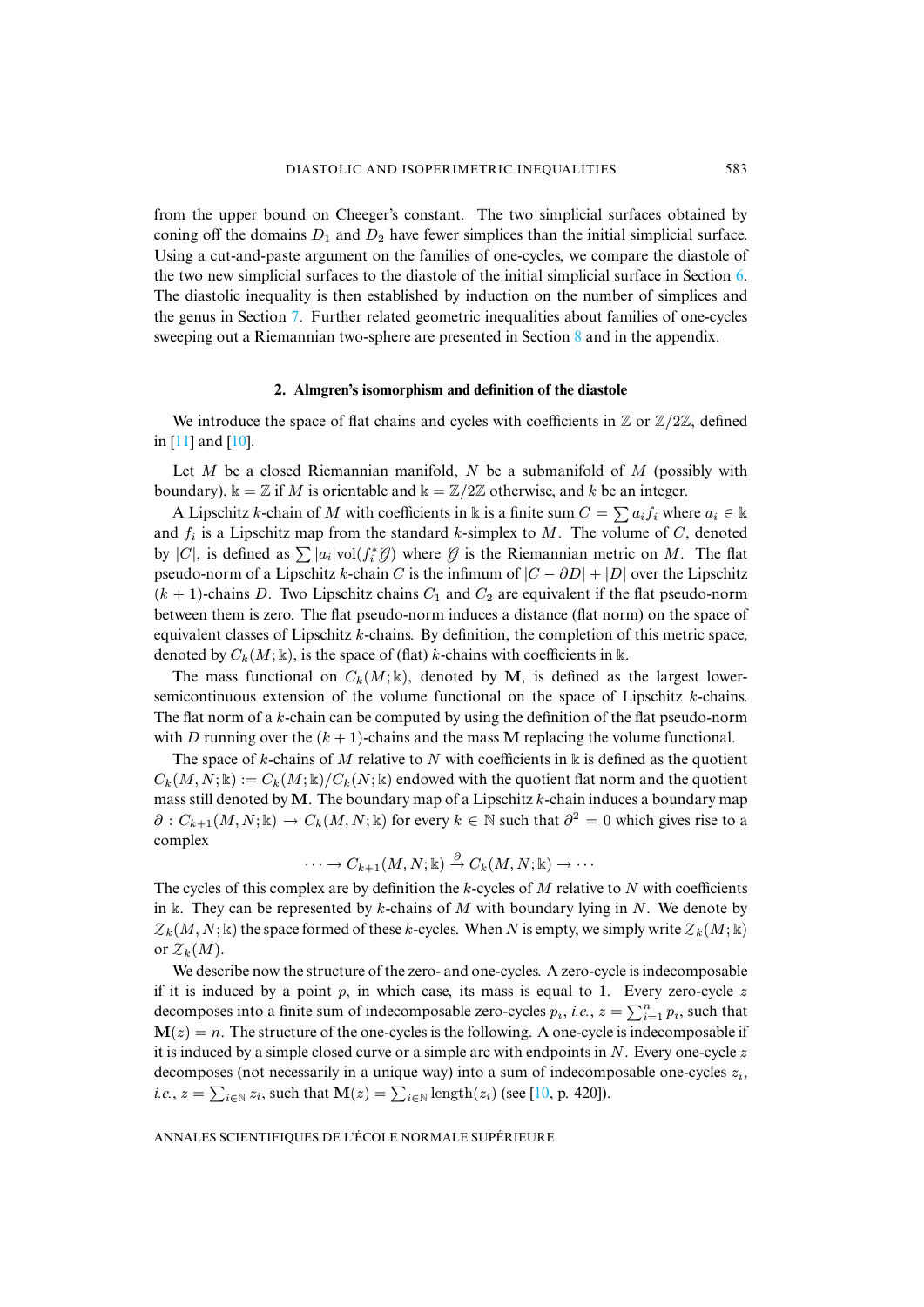The homotopy groups of the space of (relative) cycles have been determined by F. Almgren,  $cf.$  [\[1\]](#page-26-2), [\[2,](#page-26-8) §13.4] and [\[23,](#page-27-5) §4.6]. On surfaces, one has the following natural isomorphism for the one-cycle space

(2.1) 
$$
\pi_1(\mathcal{Z}_1(M; \mathbb{k}), \{0\}) \simeq H_2(M; \mathbb{k}) \simeq \mathbb{k}.
$$

More generally, if N is a submanifold with boundary of  $M$ , one has

<span id="page-6-2"></span>(2.2) 
$$
\pi_1(\mathcal{Z}_1(M, N; \mathbb{k}), \{0\}) \simeq H_2(M, N; \mathbb{k}).
$$

This isomorphism permits us to apply the Almgren-Pitts minimax principle to the onecycle space of surfaces. Recall that  $k = \mathbb{Z}$  if the surface is orientable and that  $k = \mathbb{Z}/2\mathbb{Z}$ otherwise.

Let us consider the one-parameter families  $(z_t)_{0 \le t \le 1}$  of one-cycles sweeping out a closed surface  $M$ , that is, which satisfy the following conditions

(D.1)  $z_t$  starts and ends at the null one-cycle;

(D.2)  $z_t$  induces a generator of  $\pi_1(\mathcal{Z}_1(M;\mathbb{k}), \{0\}) \simeq \mathbb{k}$ .

For technical reasons, we will also consider the following conditions

- (D.3) there exists a finite subdivision  $t_1 < t_2 < \cdots < t_k$  of [0, 1] and homotopies  $(\gamma_{j,t})_{t_p \le t \le t_{p+1}}, j \in J_p$ , of finitely many piecewise smooth loops such that the onecycle  $z_t$  agrees with the finite sum  $\sum_{j\in J_p} \gamma_{j,t}$  on  $[t_p, t_{p+1}]$ ;
- (D.4) for every  $t \in ]t_p, t_{p+1}[$ , the loops  $\gamma_{j,t}, j \in J_p$ , are simple and disjoint;
- (D.5) the loops  $\gamma_{j,t}$  and  $\gamma_{j',t'}$  are disjoint for  $t \neq t'$ .

EXAMPLE 2.1. – Let  $f : M \to \mathbb{R}$  be a Morse function on a closed surface M. The level curves  $z_t = f^{-1}(t)$  define a one-parameter family of one-cycles  $(z_t)$  satisfying the conditions (D.1-5).

<span id="page-6-1"></span>DEFINITION 2.2. – The *diastole* of M, denoted by  $\text{dias}(M)$ , is defined as the minimax value

(2.3) 
$$
\operatorname{dias}(M) := \inf_{(z_t)} \sup_{0 \le t \le 1} \mathbf{M}(z_t)
$$

where  $(z_t)$  runs over the families of one-cycles satisfying the conditions (D.1-2) above. Similarly, the *(technical)* diastole of M, denoted by dias' $(M)$ , is defined as the minimax value

(2.4) 
$$
\operatorname{dias}'(M) := \inf_{(z_t)} \sup_{0 \le t \le 1} \mathbf{M}(z_t)
$$

where  $(z_t)$  runs over the families of one-cycles satisfying the conditions (D.1-5) above.

<span id="page-6-0"></span>REMARK 2.3. – We will prove that the diastolic inequality  $(1.5)$  holds true if one replaces the diastole  $\text{dias}(M)$  with the (technical) diastole  $\text{dias}'(M)$ . Since  $\text{dias}(M) \leq \text{dias}'(M)$ , this will yield Theorem [1.1.](#page-3-1)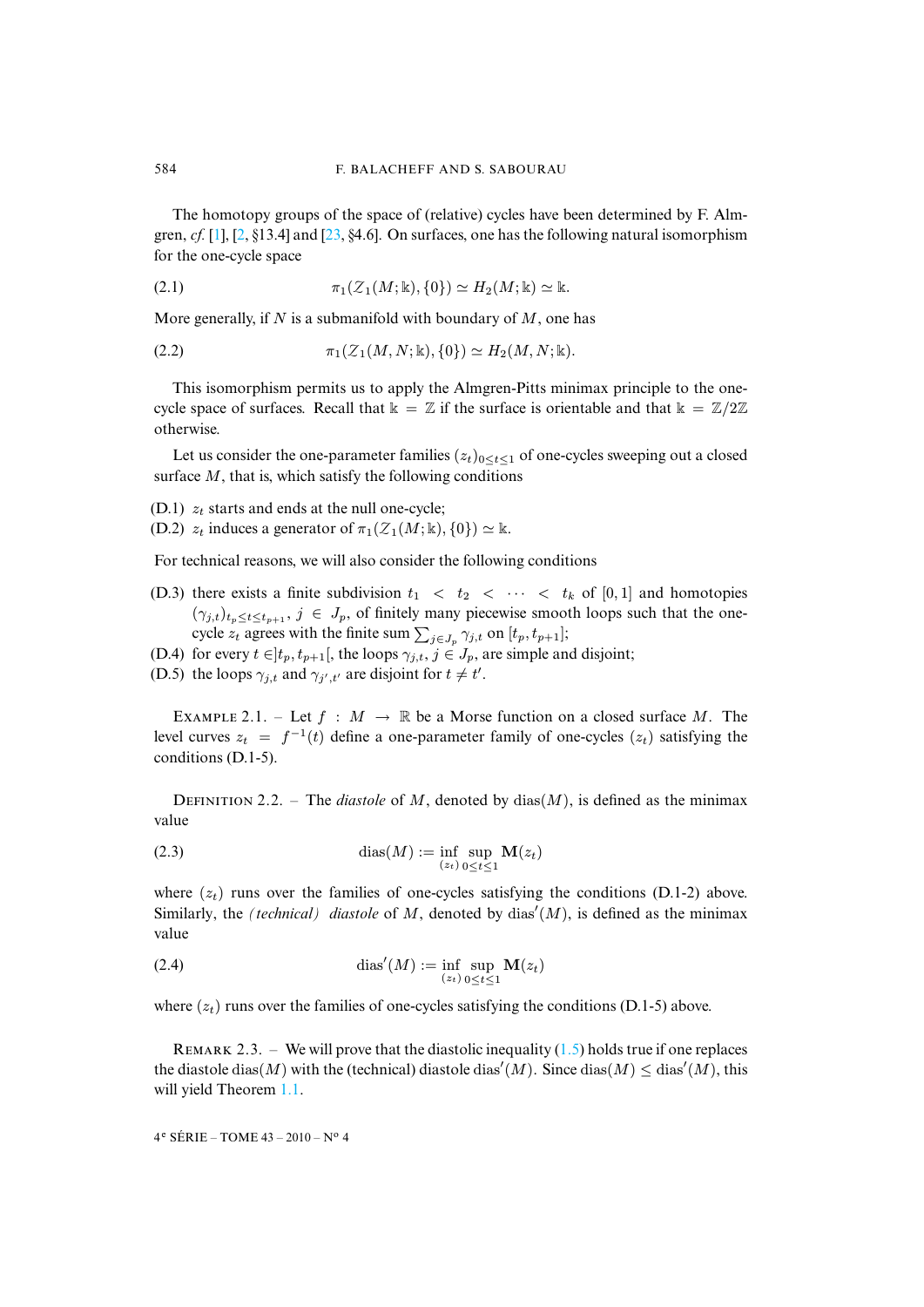REMARK 2.4. – If M is a Riemannian compact surface with boundary  $\partial M$ , the isomor-phism [\(2.2\)](#page-6-2) allows us to define a relative notion of diastole using one-cycles relative to  $\partial M$ . This relative diastole on  $M$  is less than or equal to the diastole on the closed Riemannian surface obtained by filling the boundary components of  $M$  with disks of small area. Therefore, a diastolic inequality similar to  $(1.5)$  holds for compact surfaces with boundary where the diastole is replaced with the diastole relative to the boundary.

# **3. From Riemannian metrics to simplicial surfaces**

<span id="page-7-1"></span><span id="page-7-0"></span>PROPOSITION 3.1. – *Every closed Riemannian surface M is K-bilipschitz homeomorphic to a closed piecewise flat surface*  $M_0$  *triangulated by equilateral flat triangles, where*  $K = 33$ *.* 

REMARK 3.2. – If we do not require the triangles of  $M_0$  to have the same size, we can take the constant  $K$  to be arbitrarily close to one in the previous proposition. However, this is no longer true for surfaces with nonzero Euler characteristic when all the triangles of  $M_0$ are supposed to be equilateral.

Let us argue by contradiction. Subdividing the triangulation of  $M_0$  if necessary, we can assume that the equilateral flat triangles of  $M_0$  are arbitrarily small. Consider the geodesic triangulation  $\mathcal T$  of M isotopic to the image of the triangulation of  $M_0$  under the  $K$ -bilipschitz homeomorphism while keeping the vertices fixed. If  $K$  is close enough to one, the angles of all the triangles of  $\mathcal T$  are close to  $\frac{\pi}{3}$ .

From Euler's formula, we have the following relation

$$
6\chi(M) = \sum_i (6 - v_i)
$$

between the Euler characteristic of M and the degrees  $v_i$  of the vertices of its triangulation. If the Euler characteristic of  $M$  is nonzero, at least one vertex of the triangulation of  $M$ has its degree different from 6. In this case, the angles of the triangulation  $\mathcal T$  of the smooth surface M cannot all be close to  $\frac{\pi}{3}$ . Hence a contradiction.

For the two-torus and the Klein bottle, the constant  $K$  in the previous proposition can be taken to be arbitrarily close to one, see [\[8\]](#page-26-12) and the following.

The proof of Proposition [3.1](#page-7-1) rests on the following construction.

Let M be a closed Riemannian surface. Choose  $\varepsilon \in ]0, \frac{1}{100}[$  and  $\varepsilon' \in ]0, \varepsilon[$ . From [\[8\]](#page-26-12), there exists a geodesic triangulation  $\mathcal T$  of M such that

- 1. the diameter of every triangle of  $\mathcal T$  is less than  $\varepsilon'$ ;
- 2. the angles of every triangle of  $\mathcal{T}$  are between  $\frac{2\pi}{7} \varepsilon'$  and  $\frac{5\pi}{14} + \varepsilon'$ .

Denote by  $\Delta_i$  the triangles of the triangulation  $\mathcal{T}$ . By taking  $\varepsilon'$  small enough, we can assume that every triangle  $\Delta_i$  of  $\mathcal T$  is almost isometric to a triangle  $\Delta'_i$  of the Euclidean plane with the same side lengths as  $\Delta_i$ . More precisely, we can assume that

- (a) there exists a  $(1 + \varepsilon)$ -bilipschitz homeomorphism between  $\Delta_i$  and  $\Delta'_i$ ;
- (b) the diameter of the triangle  $\Delta_i$  is less than  $\varepsilon$ ;
- (c) the angles of the triangle  $\Delta_i$  are strictly between  $\frac{\pi}{4}$  and  $\frac{3\pi}{7}$ .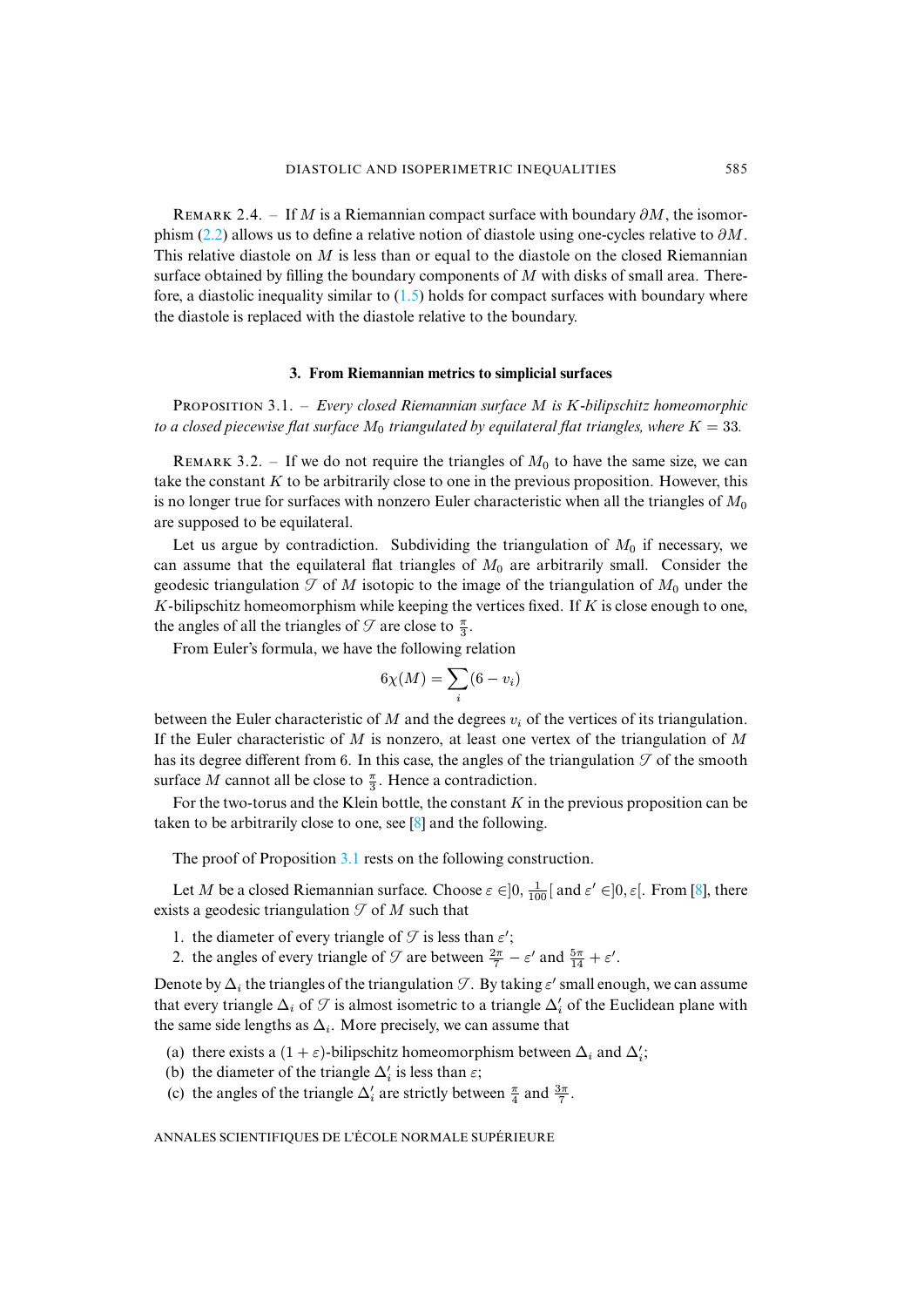# 586 F. BALACHEFF AND S. SABOURAU

Replacing the triangles  $\Delta_i$  of the triangulation  $\mathcal T$  of  $M$  by the Euclidean triangles  $\Delta_i'$ gives rise to a piecewise flat metric with conical singularities on the surface. The size of the Euclidean triangles making up this piecewise flat metric may vary from one triangle to another. By subdividing some of these triangles, one can make this size more uniform.

More precisely, the segments connecting the midpoints of the sides of each Euclidean triangle  $\Delta'_i$  decompose  $\Delta'_i$  into four triangles twice smaller than  $\Delta'_i$  with the same angles as  $\Delta_i'$  (see Figure [1\)](#page-8-0).



<span id="page-8-0"></span>FIGURE 1. Decomposition of a triangle  $\Delta_i'$ 

By iterating this subdivision process, replacing some of the  $\Delta_i$ 's by four triangles twice smaller than  $\Delta'_i$ , one can construct a new collection  $\mathcal{T}''$  of triangles  $\Delta''_j$  such that

$$
\max_{j} \text{diam}(\Delta_j'') \le 2 \min_{j} \text{diam}(\Delta_j'').
$$

<span id="page-8-1"></span>LEMMA 3.3. – *There exists*  $\ell > 0$  *such that every triangle of*  $\mathcal{T}''$  *is* 8-bilipschitz *homeomorphic to the equilateral flat triangle of side length*  $\ell$  *through an affine map.* 

*Proof.* – Let  $\ell = \max_j \text{diam}(\Delta_j'')$  and  $\Delta_j''$  be a triangle of  $\mathcal{T}''$ . By construction, the angles of  $\Delta''_j$  strictly lie between  $\frac{\pi}{4}$  and  $\frac{3\pi}{7}$  and the length of its longest side between  $\frac{\ell}{2}$  and  $\ell$ .

Consider the longest side of  $\Delta_j^{\prime\prime}$ . Let  $\delta$  be the perpendicular bisector of this side and v be the vertex of  $\Delta''_j$  opposite to this side. Move v to its orthogonal projection on  $\delta$ . Then, move this projection along the perpendicular bisector  $\delta$  so as to obtain an equilateral flat triangle. A straightforward computation shows that the composite of these two transformations defines a 4-bilipschitz affine homeomorphism from  $\Delta''_j$  onto an equilateral flat triangle (recall that the angles of  $\Delta_j''$  are greater than  $\frac{\pi}{4}$ ).

The length of the sides of this equilateral triangle is between  $\frac{\ell}{2}$  and  $\ell$ . Therefore, a homothety of ratio between 1 and 2 transforms this equilateral triangle into an equilateral flat triangle of side length  $\ell$ .  $\Box$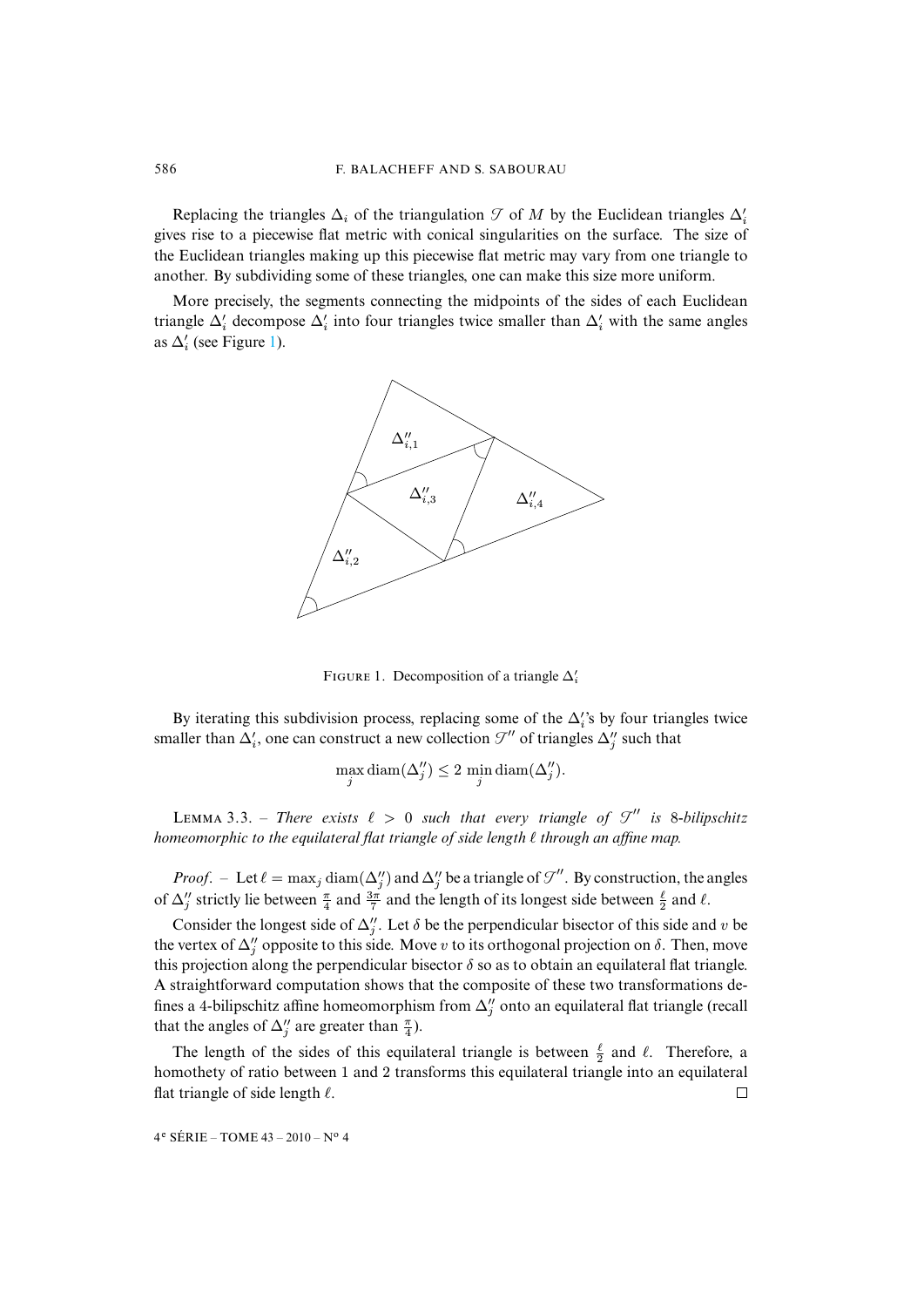The collection  $\mathcal{I}''$  of these triangles may not form a triangulation of M since the vertex of a triangle  $\Delta_j''$  may lie in the interior of the edge of another triangle. However, the union of the triangles of  $\mathcal{T}''$  covers M and the interiors of two distinct triangles of  $\mathcal{T}''$  are disjoint. Furthermore, if  $e_1$  and  $e_2$  are the edges of two triangles of  $\mathcal{T}''$  then either  $e_1$  lies in  $e_2$  or  $e_2$ lies in  $e_1$ , unless the two edges are disjoint or intersect at a single point.

Let us see now how to obtain a genuine triangulation of  $M$ . For that purpose, we will need the following lemma.

<span id="page-9-0"></span>LEMMA 3.4. – *Consider an edge of a triangle of*  $\mathcal{T}''$  which contains at least two edges of *some other triangles of*  $\mathcal{T}'$ . Then this edge agrees exactly with the union of these two edges.

*Proof.* – Since the angles of every triangle  $\Delta''$  of  $\mathcal{T}''$  are greater than  $\frac{\pi}{4}$ , the length of the longest side of  $\Delta''$ , which agrees with its diameter, is less than twice the length of its shortest side. This remark is left to the reader.

Consider an edge e of a triangle  $\Delta''$  of  $\mathcal{T}''$  which contains at least two edges of some other triangles of  $\mathcal{F}''$ . By construction, the edge e is made up of a necessarily even number of edges of some other triangles of  $\mathcal{T}''$ . Assume that at least four edges of some other triangles of  $\mathcal{T}''$ lie in e. The length of these edges is at most one quarter of the length of e. Therefore, our initial remark shows that there exist some triangles of  $\mathcal{T}''$  whose diameter is less than half the diameter of  $\Delta''$ . Hence a contradiction with the construction of  $\mathcal{T}''$ .  $\Box$ 

If the edge e of a triangle  $\Delta''$  of  $\mathcal{T}''$  agrees with the union of the edges of two other triangles of  $\mathcal{F}''$ , then we split  $\Delta''$  along the segment connecting the midpoint of e to the vertex of  $\Delta''$  opposite to that edge. The new collection of triangles still satisfies the conclusion of the previous lemma. We repeat this process to this new collection until we get a genuine triangulation  $\mathcal{T}_0$  of M, where every edge is the side of exactly two adjacent triangles.

<span id="page-9-1"></span>LEMMA 3.5. – *Every triangle of*  $\mathcal{T}_0$  *is* 32-bilipschitz homeomorphic to the equilateral flat *triangle of side length*  $\ell$  *(the same*  $\ell$  *as in Lemma [3.3\)](#page-8-1)*.

*Proof*. – The (8-bilipschitz) affine homeomorphism of Lemma [3.3](#page-8-1) takes segments to segments and the midpoints of segments to the midpoints of the image segments. Therefore, we can work with an equilateral flat triangle  $\Delta$  of side length  $\ell$  instead of a triangle of  $\mathcal{T}''$ . From Lemma [3.4,](#page-9-0) this triangle is split into at most four triangles through the subdivision of  $\mathcal{T}''$  into  $\mathcal{T}_0$ . These subtriangles of  $\Delta$  are isometric to one of the following

- 1. the equilateral triangle of side length  $\frac{\ell}{2}$ ;
- 2. the isosceles triangle with a principal angle of  $\frac{2\pi}{3}$  and two sides of length  $\frac{\ell}{2}$ ;
- 3. the right triangle with angles  $\frac{\pi}{2}$ ,  $\frac{\pi}{3}$  and  $\frac{\pi}{6}$ , and side lengths  $\ell$ ,  $\frac{\sqrt{3}}{2}\ell$  and  $\frac{\ell}{2}$ .

Since each of these triangles is 4-bilipschitz homeomorphic to  $\Delta$ , we obtain the desired result.  $\Box$ 

We can now conclude.

<span id="page-9-2"></span>*Proof of Proposition* [3.1](#page-7-1). – Denote by  $M_0$  the piecewise flat surface obtained by replacing every triangle of  $\mathcal{T}_0$  by the equilateral flat triangle with side length  $\ell$ . Putting together the bilipschitz homeomorphisms of (a) above and Lemma [3.5](#page-9-1) gives rise to a  $(1+\varepsilon)$ 32-bilipschitz homeomorphism between the Riemannian surface M and the piecewise flat surface  $M_0$ .  $\Box$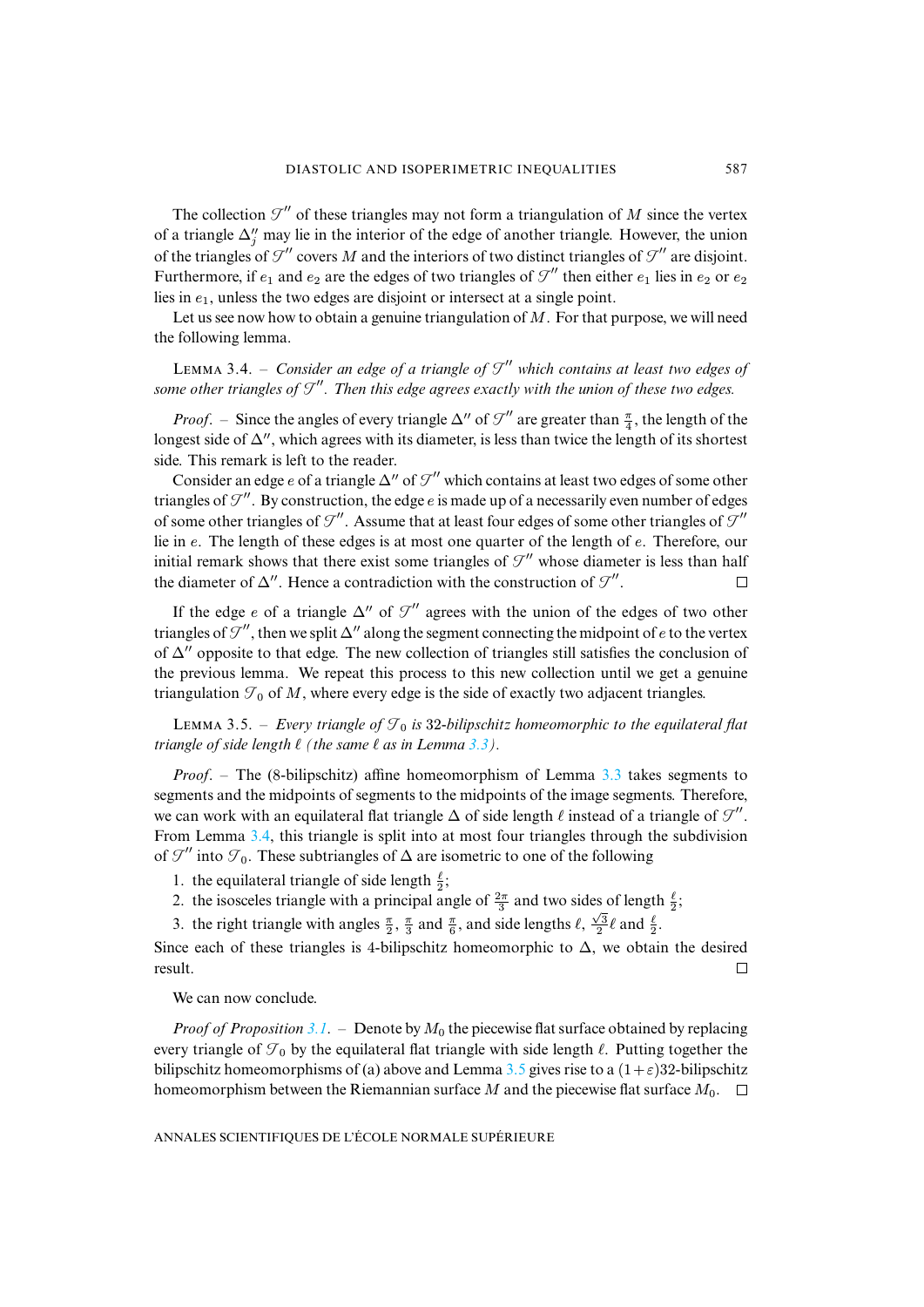COROLLARY 3.6. – *The area, the diameter and the diastole of* M *and*  $M_0$  *satisfy the following inequalities*

$$
(3.1)\qquad \qquad K^{-2} \le \frac{\text{area}(M_0)}{\text{area}(M)} \le K^2
$$

$$
(3.2) \t K^{-1} \le \frac{\text{dias}(M_0)}{\text{dias}(M)} \le K
$$

*where*  $K = 33$ *.* 

REMARK 3.7. – From Corollary [3.6,](#page-9-2) proving a diastolic inequality on M amounts to proving a diastolic inequality on the simplicial surface  $M_0$ . Since diastolic inequalities are scale invariant, the size of the equilateral flat triangles composing the piecewise flat surface  $M_0$  can arbitrarily be fixed equal to 1. We will always assume this is the case when we consider simplicial surfaces.

# **4. Upper bounds on Cheeger's constant**

<span id="page-10-0"></span>Let M be a closed Riemannian surface. Recall that the Cheeger constant  $h(M)$  of M is defined as

$$
h(M) = \inf_{D} \frac{\text{length}(\partial D)}{\min{\text{area}(D), \text{area}(M \setminus D)}}
$$

<span id="page-10-2"></span>where the infimum is taken over all the domains  $D$  of  $M$  with smooth boundary.

PROPOSITION 4.1. – *Every closed Riemannian surface M (not necessarily orientable) of genus*  $g \geq 0$  *satisfies the following inequality* 

(4.1) 
$$
h(M) \leq \frac{\sqrt{96\pi (g+1)}}{\sqrt{\text{area}(M)}}.
$$

*Proof.* – Let  $\lambda_1(M)$  be the first nonzero eigenvalue of the Laplacian on M. From [\[7\]](#page-26-13), we have

<span id="page-10-3"></span><span id="page-10-1"></span>
$$
\lambda_1(M) \ge \frac{h(M)^2}{4}.
$$

On the other hand, from [\[19\]](#page-26-14), we have

(4.2) 
$$
\lambda_1(M) \operatorname{area}(M) \leq 24\pi(g+1).
$$

The combination of these two inequalities yields the desired upper bound on the Cheeger constant.  $\Box$ 

REMARK 4.2. – For orientable surfaces, the inequality  $(4.2)$  still holds by replacing the constant 24 by 8, *cf.* [\[31\]](#page-27-8). This leads to a better upper bound on Cheeger's constant in Proposition [4.1,](#page-10-2) where the constant 96 can be replaced by 32. Thus, Proposition [4.1](#page-10-2) improves the multiplicative constant of an inequality established in [\[21\]](#page-27-9) by using a different method.

Note that the dependence of the upper bound on the genus cannot be significantly improved. Indeed, there exist closed hyperbolic surfaces of arbitrarily large genus with Cheeger constant bounded away from zero, *cf.* [\[5\]](#page-26-15) for instance.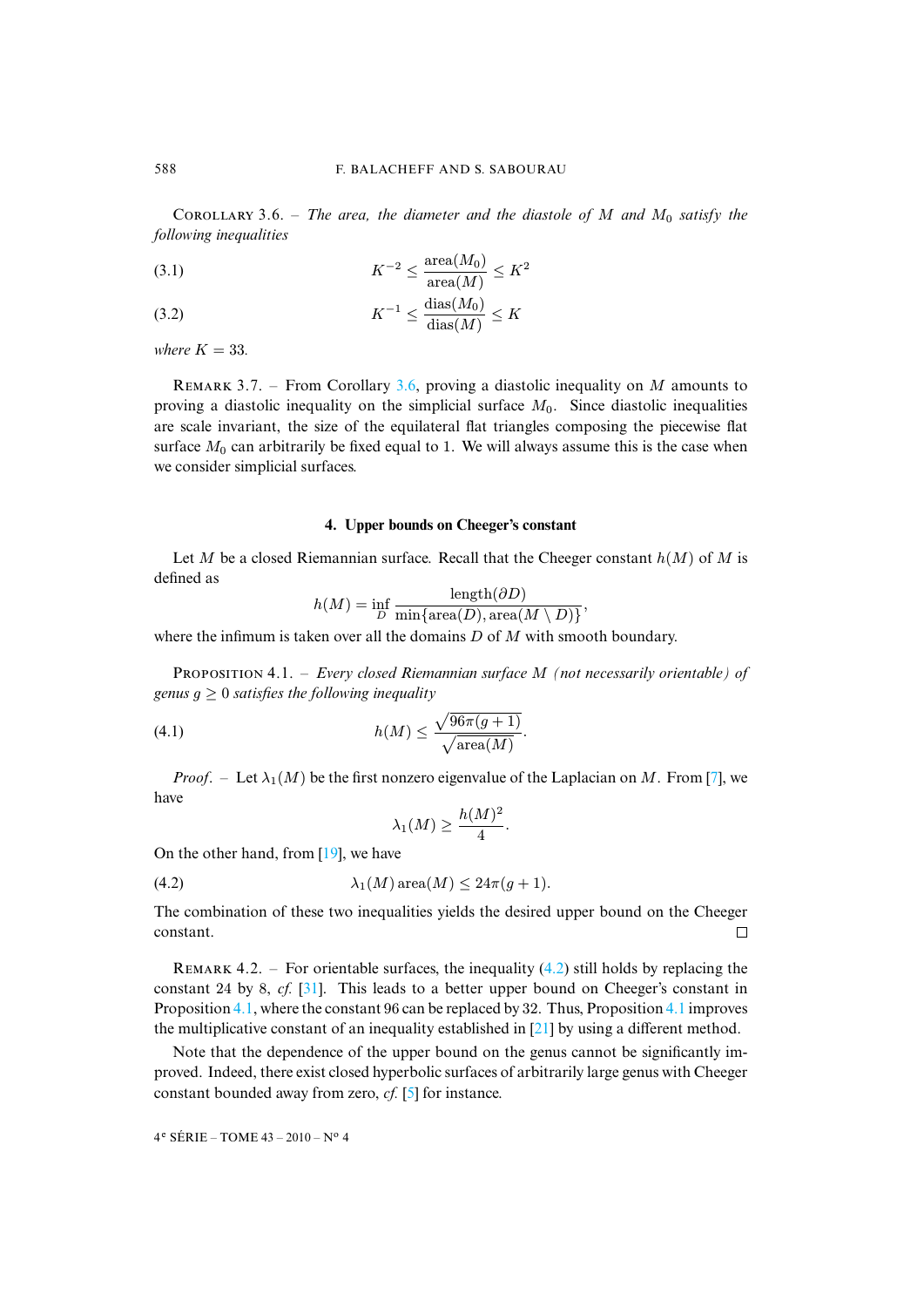An upper bound on the Cheeger constant of Riemannian two-spheres similar to [\(4.1\)](#page-10-3) can be obtained using different arguments. Although these arguments do not lead to a better multiplicative constant, they rely on a comparison between two intermediate invariants, namely the filling radius and the invariant  $\mathcal{L}$ , *cf.* below, which is interesting in its own right. Further, they can be generalized in higher dimension (but the final statement is not as meaningful). For these reasons, we still include this result even though we will not use it in the rest of this paper.

Let *M* be a Riemannian two-sphere. Define

$$
\mathscr{L}(M) = \inf_{\gamma} \text{length}(\gamma)
$$

where  $\gamma$  runs over all the simple loops dividing M into two disks of area at least  $\frac{1}{4}$ area $(M)$ . Clearly,

$$
h(M) \le 4 \frac{\mathcal{L}(M)}{\operatorname{area}(M)}.
$$

We show in Proposition [4.4](#page-11-0) that the invariant  $\mathcal L$  provides a lower bound on the filling radius of every Riemannian two-sphere.

<span id="page-11-1"></span>DEFINITION 4.3. – Let  $i : M \hookrightarrow L^{\infty}(M)$  be the Kuratowski distance preserving embedding defined by  $i(x)(.) = d<sub>M</sub>(x,.)$ . The *filling radius* of M, denoted by FillRad(M), is defined as the infimum of the positive reals  $r$  such that the homomorphism  $H_n(M;\mathbb{Z}) \longrightarrow H_n(U_r;\mathbb{Z})$  induced by the embedding of M into the r-tubular neighborhood  $U_r$  of its image  $i(M)$  in  $L^{\infty}(M)$  is trivial.

Recall that a lower bound on the filling radius provides bounds on the area and the diameter of Riemannian two-spheres since FillRad(M)  $\leq \sqrt{\text{area}(M)}$  from [\[12\]](#page-26-5) and FillRad $(M) \leq \frac{1}{3}$ diam $(M)$  from [\[16\]](#page-26-16).

<span id="page-11-0"></span>PROPOSITION 4.4. – Let M be a Riemannian two-sphere. Then,

$$
\mathcal{L}(M) \leq 6 \operatorname{FillRad}(M).
$$

*In particular,*

$$
h(M) \le \frac{24}{\sqrt{\text{area}(M)}}
$$

.

REMARK 4.5. – Similar lower bounds on the filling radius have been proved in  $[12]$  for essential manifolds, where  $\mathcal L$  is replaced with the systole, and in [\[28\]](#page-27-1) on the two-sphere, where  $\mathcal{L}$  is replaced with the shortest length of a geodesic loop.

*Proof.* – We argue by contradiction. Pick two reals r and  $\varepsilon$  such that

FillRad
$$
(M)
$$
 <  $r < r + \varepsilon < \frac{1}{6}\mathcal{L}(M)$ .

Let  $i : M \hookrightarrow L^{\infty}(M)$  be the Kuratowski distance preserving embedding defined by  $i(x)(.) = d<sub>M</sub>(x,.)$ . By definition of the filling radius, there exists a map  $\sigma : P \to U_r$ from a 3-complex P to the r-tubular neighborhood  $U_r$  of  $i(M)$  in  $L^{\infty} = L^{\infty}(M)$ such that  $\sigma_{|\partial P}$  :  $\partial P \to i(M)$  represents the fundamental class of  $i(M) \simeq M$  in  $H_2(i(M); \mathbb{Z}) \simeq H_2(M; \mathbb{Z}).$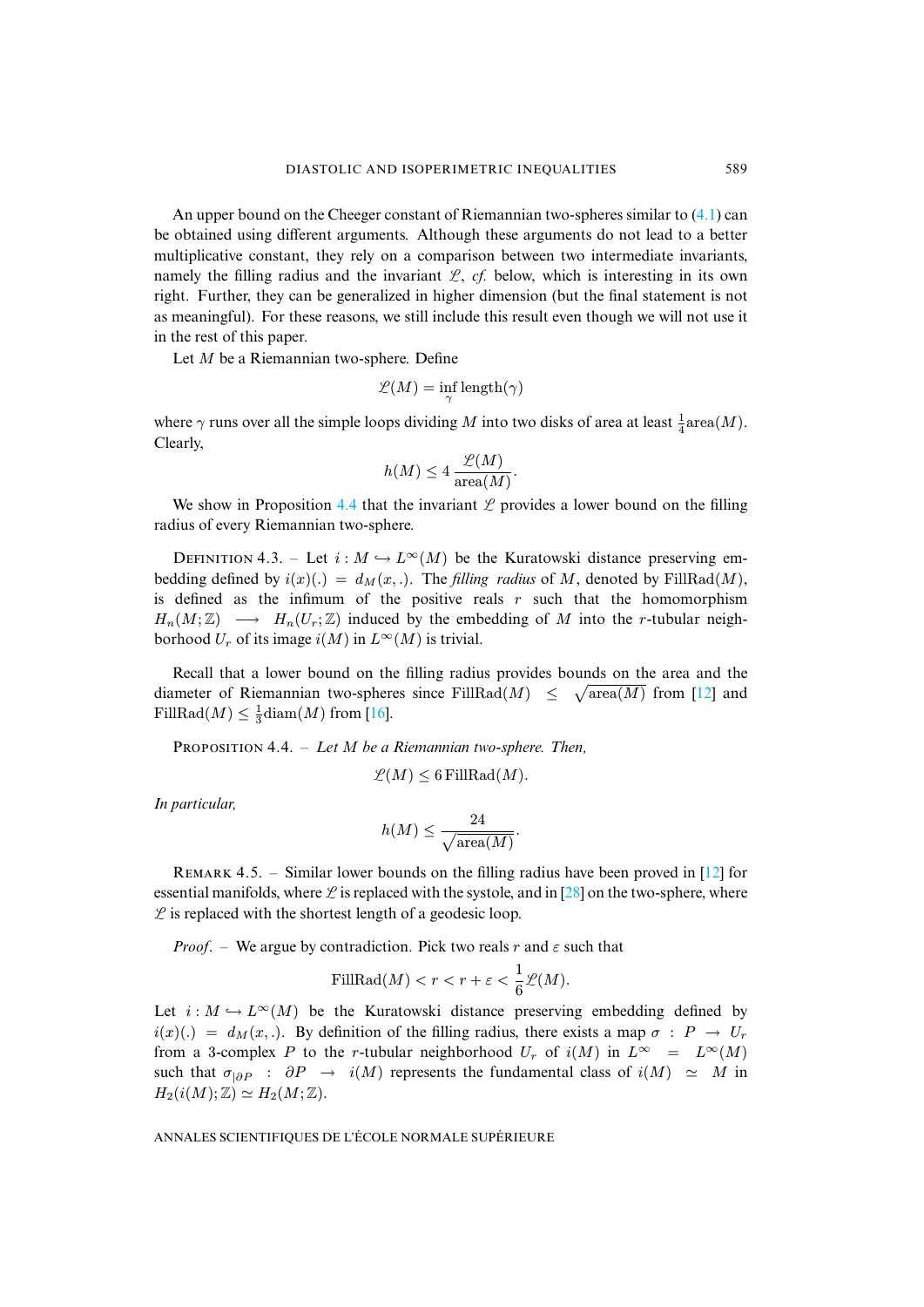Let us show that the map  $\sigma_{|\partial P} : \partial P \to i(M)$  extends to a map  $f : P \to i(M)$ . This would yield the desired contradiction since the fundamental class of  $i(M)$ , represented by  $\sigma_{|\partial P}$ , is nonzero.

Deforming  $\sigma$  and subdividing P if necessary, we can assume that  $\sigma$  takes every edge of P to a minimizing segment and that the diameter of the  $\sigma$ -image of every simplex in P is less than  $\varepsilon$ . We define f to agree with  $\sigma$  on the 2-complex  $\partial P$ .

We now define f on the 0-skeleton of P \  $\partial P$  by sending each vertex p of P \  $\partial P$  to a point  $f(p)$  on  $i(M)$  closest to  $\sigma(p)$ . Thus,  $d_{L^{\infty}}(f(p), \sigma(p)) < r$  for every vertex p of P. Since the embedding i preserves the distances, every pair of adjacent vertices  $p, q \in P$  satisfies

$$
d_{i(M)}(f(p), f(q)) = d_{L^{\infty}}(f(p), f(q))
$$
  
\n
$$
\leq d_{L^{\infty}}(f(p), \sigma(p)) + d_{L^{\infty}}(\sigma(p), \sigma(q)) + d_{L^{\infty}}(\sigma(q), f(q))
$$
  
\n
$$
< 2r + \varepsilon =: \rho
$$

We extend f to the 1-skeleton of P by mapping each edge of  $P \setminus \partial P$  to a minimizing segment joining the images of the endpoints. By construction, the image under  $f$  of the boundary of every 2-simplex  $\Delta^2$  of P is a simple loop  $\gamma_{\Delta^2}$  of length less than 3 $\rho$ . Since  $3\rho < \mathcal{L}(M)$  for  $\varepsilon$  small enough, the simple loop  $\gamma_{\Delta^2}$  bounds a disk  $D_{\Delta^2}$  in  $i(M) \simeq M$  of area less than  $\frac{1}{4}$  area $(M)$ . We extend  $f$  to the 2-skeleton of  $P$  by mapping each 2-simplex  $\Delta^2$  to the disk  $D_{\Delta^2}$ . Thus, the restriction  $\partial \Delta^3 \to i(M)$  of f to the boundary  $\partial \Delta^3$  of a 3-simplex  $\Delta^3$ of  $P$  is a degree zero map between two spheres since the area of its image is less than the area of  $i(M) \simeq M$ . Therefore, f extends to each simplex of P and gives rise to an extension  $f: P \to i(M)$  of  $\sigma_{\text{LAP}}$ .  $f: P \to i(M)$  of  $\sigma_{|\partial P}$ .

# **5. Isoperimetric inequalities on simplicial surfaces**

<span id="page-12-0"></span>We will need the following remark. Let  $\varepsilon > 0$ . Every piecewise flat metric with conical singularities on a surface can be smoothed out at its singularities into a Riemannian metric  $(1 + \varepsilon)$ -bilipschitz homeomorphic to it. Therefore, Proposition [4.1](#page-10-2) still holds true for closed simplicial surfaces.

We prove now that the proposition [4.1](#page-10-2) still holds in a simplicial setting.

<span id="page-12-3"></span>**PROPOSITION 5.1.** – Let  $M_0$  be a closed simplicial surface (not necessarily orientable) of *genus*  $g \geq 0$  *formed of* N *triangles. The surface*  $M_0$  *decomposes into two simplicial domains,*  $D_1$  and  $D_2$ , with disjoint interiors, satisfying the following inequality for  $i = 1, 2$ 

<span id="page-12-2"></span>(5.1) 
$$
\operatorname{length}(\partial D_i) \leq C_0 \sqrt{g+1} \, \frac{\min\{\operatorname{area}(D_1), \operatorname{area}(D_2)\}}{\sqrt{\operatorname{area}(M_0)}},
$$

*where*  $C_0 = 15\sqrt{96\pi}$ .

*Proof.* – Assume that  $N \ge N_*$  where  $N_* := 10 \cdot 96\pi (g + 1)$ . Fix  $\varepsilon \in ]0, \frac{1}{50} [$ . Since  $M_0$  is composed of N equilateral flat triangles (of side length 1), the area of  $M_0$  is equal to

<span id="page-12-1"></span>(5.2) 
$$
\operatorname{area}(M_0) = \frac{\sqrt{3}}{4}N.
$$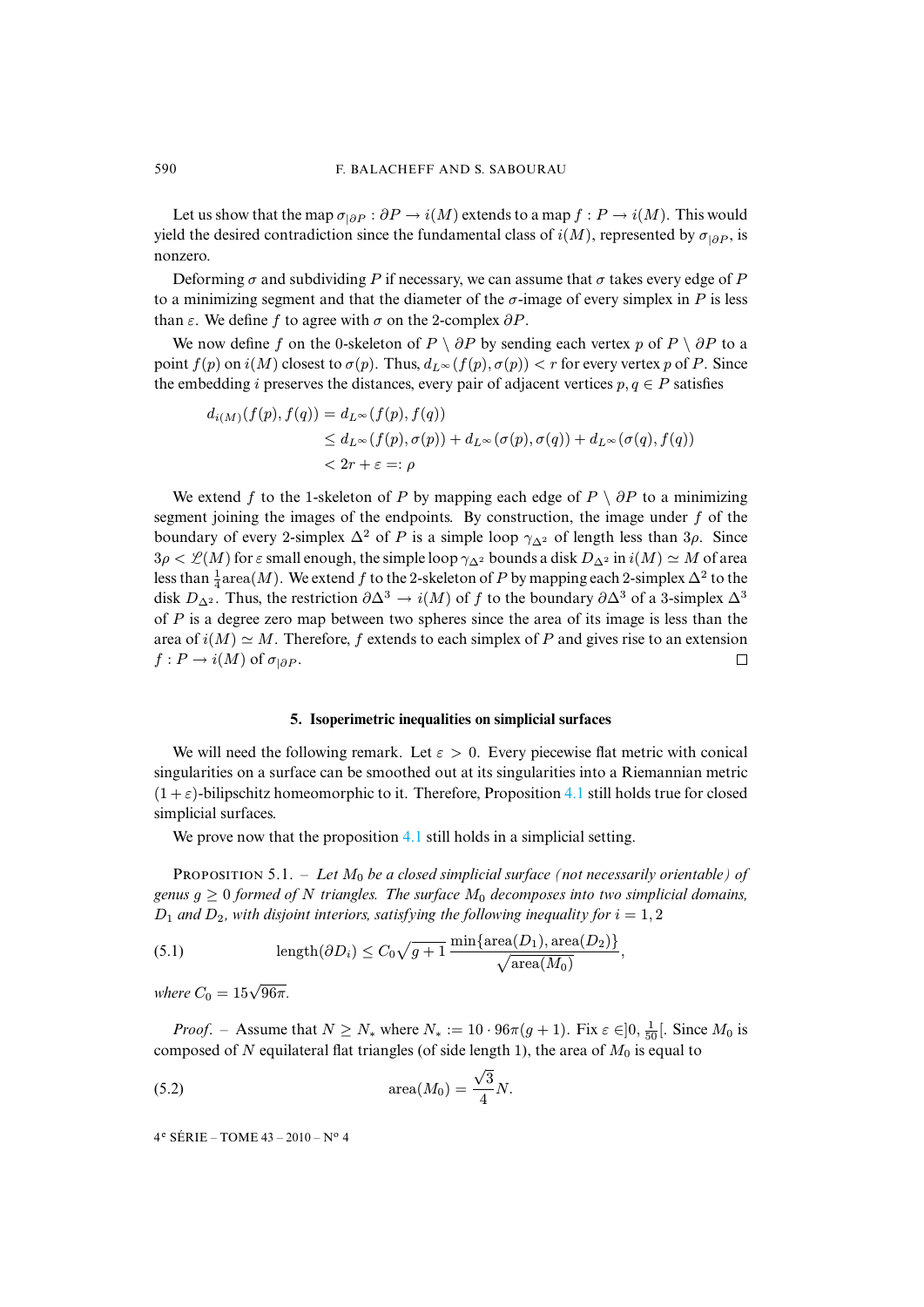From the remark at the beginning of this section, the surface  $M_0$  decomposes into two (not necessarily simplicial) domains  $D_1$  and  $D_2$  with common boundary  $\delta$  such that

<span id="page-13-2"></span>(5.3) 
$$
\operatorname{length}(\delta) < (1+\varepsilon)\sqrt{96\pi}\sqrt{g+1} \frac{\min\{\operatorname{area}(D_1), \operatorname{area}(D_2)\}}{\sqrt{\operatorname{area}(M_0)}}.
$$

Combined with the formula [\(5.2\)](#page-12-1) and the bound  $N \ge N_*$ , this estimate yields

<span id="page-13-1"></span>(5.4) 
$$
\operatorname{length}(\delta) < \frac{1}{2} \operatorname{area}(D_j) \text{ for } j = 1, 2.
$$

We want to deform  $\delta$  into a one-cycle lying in the one-skeleton of  $M_0$  while controlling its length and the area of the two domains it bounds.

Without loss of generality, we can suppose that

- 1.  $\delta$  is composed of finitely many simple loops;
- 2. each of these loops meets the edges of the triangulation of  $M_0$ ;
- 3. each of these loops intersects the edges of the triangulation at finitely many points;
- 4. none of these loops passes through the midpoints of the edges of the triangulation.

In this situation, the one-cycle  $\delta$  decomposes into a finite union of subarcs  $\tau_i$ , where  $i \in I$ , such that each arc  $\tau_i$  is contained into a triangle  $\Delta$  of the triangulation of  $M_0$  with its endpoints lying in the boundary  $\partial \Delta$  of  $\Delta$ . For every  $i \in I$ , denote by  $\ell_i$  the length of  $\tau_i$ . We have

$$
length(\delta) = \sum_{i \in I} \ell_i.
$$

For every triangle  $\Delta$  of the triangulation of  $M_0$ , we apply the curve-shortening process defined in [\[28,](#page-27-1) §2.2] to the finite collection of arcs  $\tau_i$  lying in the convex domain  $\Delta$ . Through this curve-shortening process, the arcs  $\tau_i$  remain disjoint, do not self-intersect and converge to the segments  $s_i$  of  $\Delta$  with the same endpoints. (Strictly speaking the convergence property has been stated for bumpy metrics but it still holds in the flat case since every couple of points of  $\Delta$  are connected by a unique geodesic.) Now, we extend this process by deforming simultaneously every segment  $s_i$  into a vertex or an edge of the triangulation through a family of segments whose endpoints move along the sides of  $\Delta$  to the closest vertices of  $\Delta$  (see figure [2\)](#page-13-0).



<span id="page-13-0"></span>FIGURE 2.

This deformation ( $\delta_t$ ) of  $\delta$  can be performed so that the loops forming the one-cycles  $\delta_t$ remain simple, except possibly for the final loop  $\delta' = \delta_{\infty}$ . This defines our deformation process.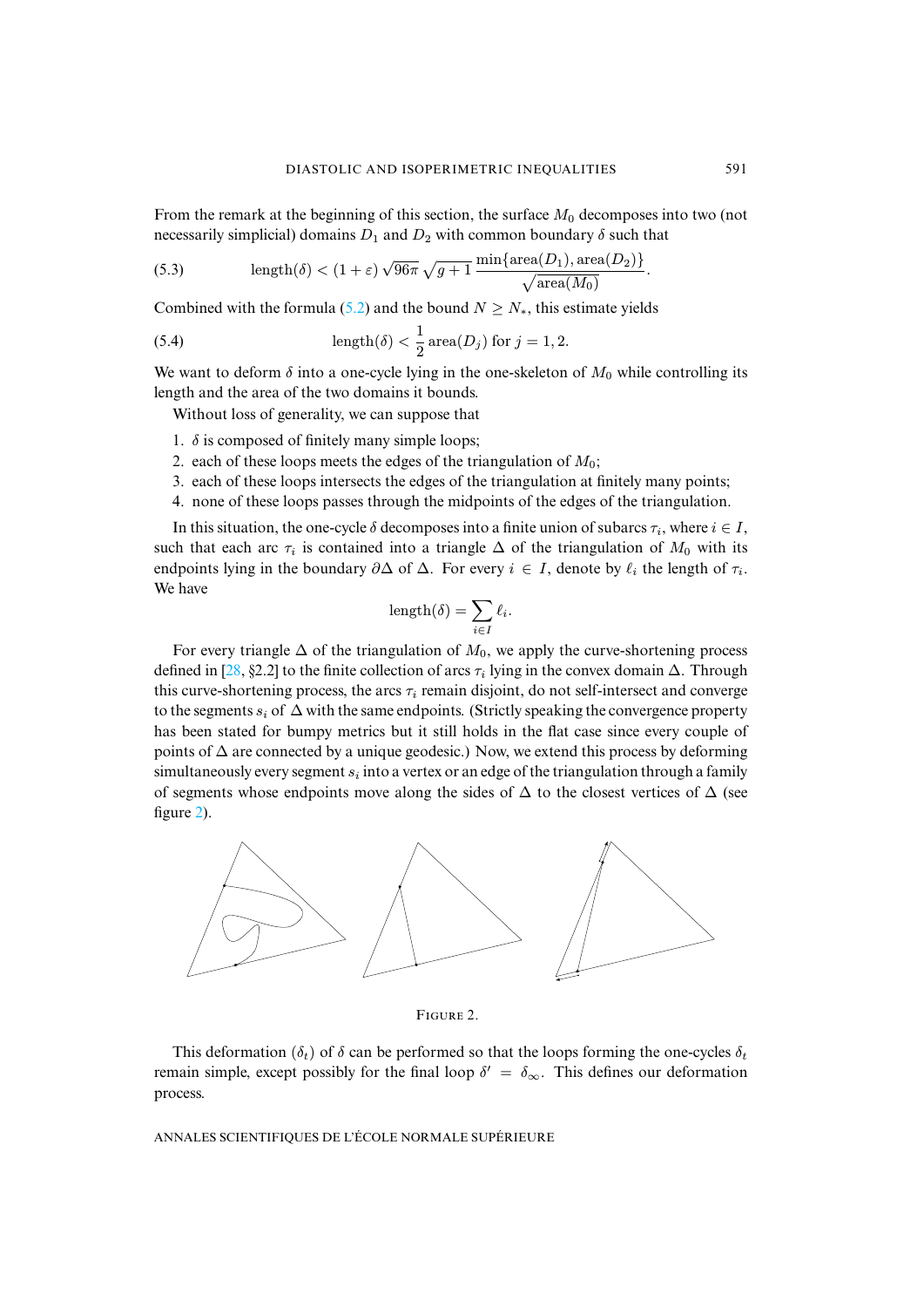The final one-cycle  $\delta'$  lies in the one-skeleton of  $M_0$ . Therefore, the two domains bounded by  $\delta_t$  converge to two simplicial domains  $D'_1$  and  $D'_2$  of  $M_0$  whose common boundary lies in  $\delta'$ .

<span id="page-14-0"></span> $LEMMA 5.2. - We have$ 

 $\text{length}(\delta') \leq 2 \text{ length}(\delta).$ 

*Proof.* – Let  $i \in I$ . By definition, the arc  $\tau_i$ , of length  $\ell_i$ , lies in a triangle  $\Delta$  of the triangulation of  $M_0$  and length $(s_i) \leq \ell_i$ . Through the deformation process, the segment  $s_i$ deforms into either a vertex or an edge of  $\Delta$ . The latter case occurs when the two endpoints of  $s_i$  are at distance less than  $\frac{1}{2}$  from two distinct vertices of  $\Delta$ . Thus, the segment  $s_i$  deforms into a path of length at most twice the length of  $s_i$ . (The limit case occurs when  $s_i$  joins the midpoints of two edges of  $\Delta$ .) Summing up over all the  $i \in I$  yields the desired inequality.  $\square$ 

<span id="page-14-1"></span>**LEMMA 5.3.** – *For*  $j = 1, 2$ *, we have* 

(5.5) 
$$
\operatorname{area}(D'_j) \ge \frac{1}{2}\operatorname{area}(D_j).
$$

*Proof.* – The intersection  $D_i \cap \Delta$  between  $D_i$  and a triangle  $\Delta$  of the triangulation of  $M_0$ is formed of domains bounded by the arcs  $\tau_i$  and the edges of  $\Delta$ . Consider  $i \in I$  such that  $\tau_i$  is an arc of  $\Delta$ .

Suppose that the length  $\ell_i$  of  $\tau_i$  is less than  $\frac{1}{2}$ .

If the endpoints of  $\tau_i$  lie in the same edge e of  $\Delta$ , the arc  $\tau_i$  deforms either to this edge or to an endpoint of this edge through the deformation process previously defined (see figure [2\)](#page-13-0). And so does the region of  $\Delta$  bounded by  $\tau_i$  and the edge e.

If the endpoints of  $\tau_i$  lie in two adjacent edges  $e_1$  and  $e_2$  of  $\Delta$ , the endpoints of  $\tau_i$  move to the same vertex v of  $\Delta$  through the deformation process (recall that the length of  $\tau_i$  is less than  $\frac{1}{2}$ ). Thus, the arc  $\tau_i$  deforms into this vertex and the region of  $\Delta$  bounded by  $\tau_i$  and the edges  $e_1$  and  $e_2$  retract onto the vertex v.

In both cases, the area of this region of  $\Delta$  bounded by  $\tau_i$  and either the edge e or the edges  $e_1$  and  $e_2$  is less than or equal to  $\frac{3}{2\pi}\ell_i^2$ . This isoperimetric inequality comes from the standard isoperimetric inequality on the plane combined with a symmetry argument.

Suppose now that the length  $\ell_i$  of  $\tau_i$  is at least  $\frac{1}{2}$ . In this case, a rougher estimate holds. Specifically, the area of each of the two domains of  $\Delta$  bounded by  $\tau_i$  is less than the area of  $\Delta$ , *i.e.*,  $\frac{\sqrt{3}}{4}$ .

Therefore, by subtracting up the area change of  $D_i \cap \Delta$  through the deformation process for every triangle of the triangulation, we obtain

$$
\text{area}(D'_j) \ge \text{area}(D_j) - \sum_{i \in I^-} \frac{3}{2\pi} \ell_i^2 - \sum_{i \in I^+} \frac{\sqrt{3}}{4}
$$

$$
\ge \text{area}(D_j) - \sum_{i \in I^-} \frac{3}{4\pi} \ell_i - \sum_{i \in I^+} \frac{\sqrt{3}}{2} \ell_i
$$

$$
\ge \text{area}(D_j) - \frac{\sqrt{3}}{2} \left(\sum_{i \in I} \ell_i\right)
$$
(5.6)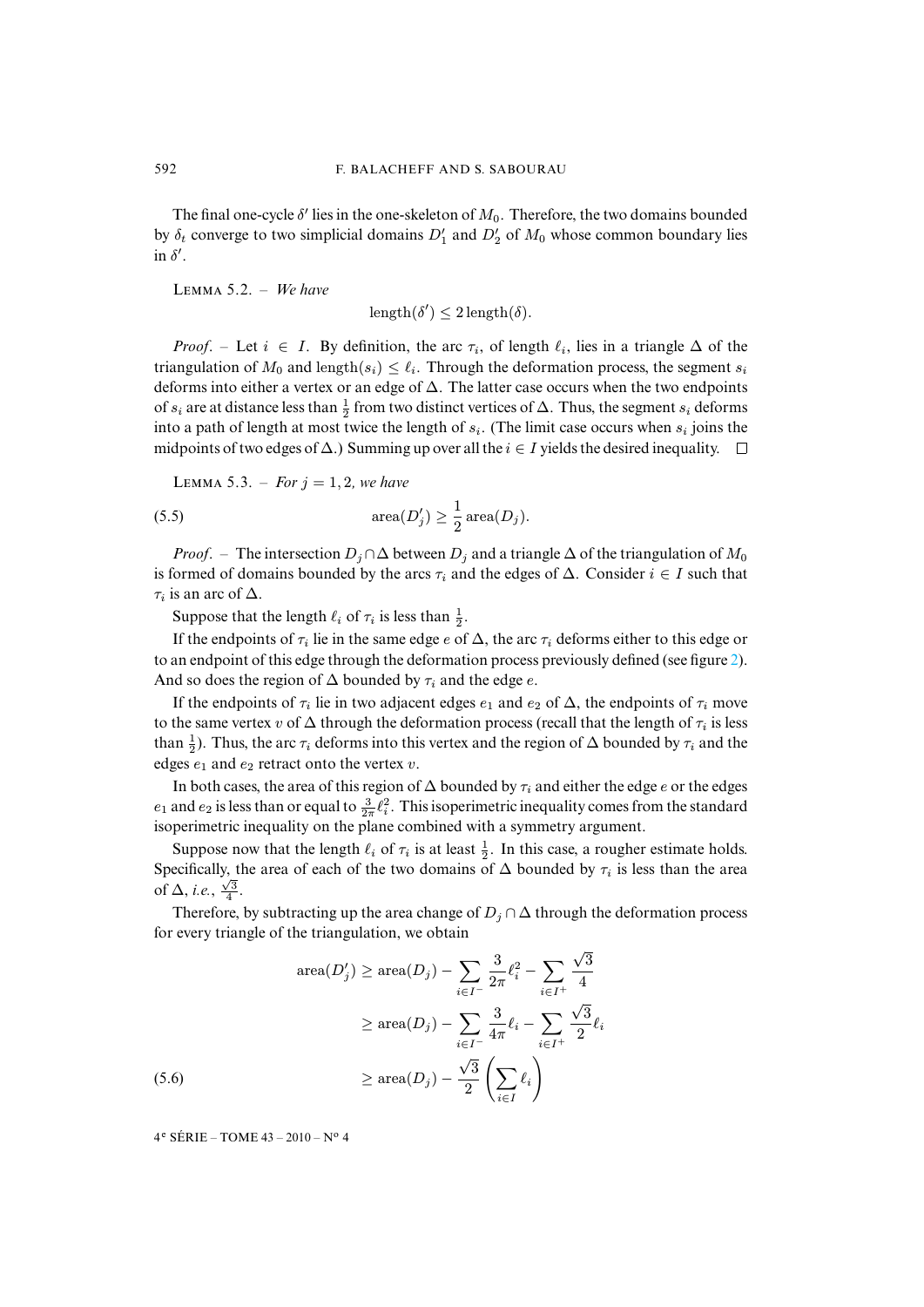where the first sum is over all the indices i for which  $\ell_i < \frac{1}{2}$  and the second over those for which  $\ell_i \geq \frac{1}{2}$ .

From the inequality  $(5.4)$ , namely

$$
length(\delta) = \sum_{i \in I} \ell_i < \frac{1}{2} \text{area}(D_j),
$$

we derive

$$
\operatorname{area}(D'_j) \ge \frac{1}{2}\operatorname{area}(D_j).
$$

From the inequality [\(5.3\)](#page-13-2) and Lemmas [5.2](#page-14-0) and [5.3,](#page-14-1) we deduce

$$
\text{length}(\delta') < 4\left(1+\varepsilon\right)\sqrt{96\pi}\sqrt{g+1}\,\frac{\min\{\text{area}(D_1'),\text{area}(D_2')\}}{\sqrt{\text{area}(M_0)}}.
$$

When  $N \leq N_*$ , we can take for  $D_1$  any triangle of  $M_0$  and for  $D_2$  the union of the remaining triangles. Thus,

$$
\text{length}(\partial D_i)=3 \quad \text{ and } \quad \min\{\text{area}(D_1),\text{area}(D_2)\}=\frac{\sqrt{3}}{4}.
$$

Using the formula [\(5.2\)](#page-12-1) and the bound  $N \le N_*$ , one can check that the inequality [\(5.1\)](#page-12-2) is satisfied in this case too. Hence the conclusion.  $\Box$ 

#### **6. Diastole comparison**

<span id="page-15-0"></span>Let  $M_0$  be a simplicial closed surface decomposed into two simplicial domains  $D_1$  and  $D_2$ with disjoint interiors. Denote by  $\delta$  the common boundary of the domains  $D_1$  and  $D_2$ . Consider the abstract simplicial cones over the connected components of  $\partial D_i$  composed of triangles with basis the edges of  $\delta = \partial D_i$ . Denote by  $M_i$  the simplicial closed surface obtained by attaching these simplicial cones to  $D_i$  along  $\partial D_i$ .

The following estimate on the (technical) diastole, *cf.* Definition [2.2,](#page-6-1) follows from a cutand-paste argument.

<span id="page-15-1"></span>PROPOSITION 6.1. – We have  
\n
$$
(6.1) \qquad \text{diag}'(M_0) \leq \max_i \text{diag}'(M_i) + \text{length}(\delta).
$$

*Proof.* – Fix  $\epsilon > 0$ . By definition, for  $i = 1, 2$ , there exists a one-parameter family  $(z_t^i)_{0 \le t \le 1}$  of one-cycles on  $M_i$ , with coefficients in k, which satisfies the conditions (D.1-5) of the definition of the (technical) diastole, *cf.* Definition [2.2,](#page-6-1) such that

$$
dias'(M_i) \le \sup_{0 \le t \le 1} \mathbf{M}(z_t^i) < dias'(M_i) + \epsilon.
$$

Denote by  $(\gamma_{j,t}^i)$  the homotopies of the loops defining the family  $(z_t^i)$ , *cf.* item (D.3) of Definition [2.2.](#page-6-1) By slightly perturbing the family  $(z_t^i)$  and refining the subdivision  $(t_p)$  if necessary, we can assume that the loops  $\gamma_{j,t}^i$  are disjoint or transverse to  $\partial D_i$  for every  $t \neq t_p$ , and that they have at most finitely many tangent points with  $\partial D_i$  for every  $t_p$ , where  $p=1,\cdots,k.$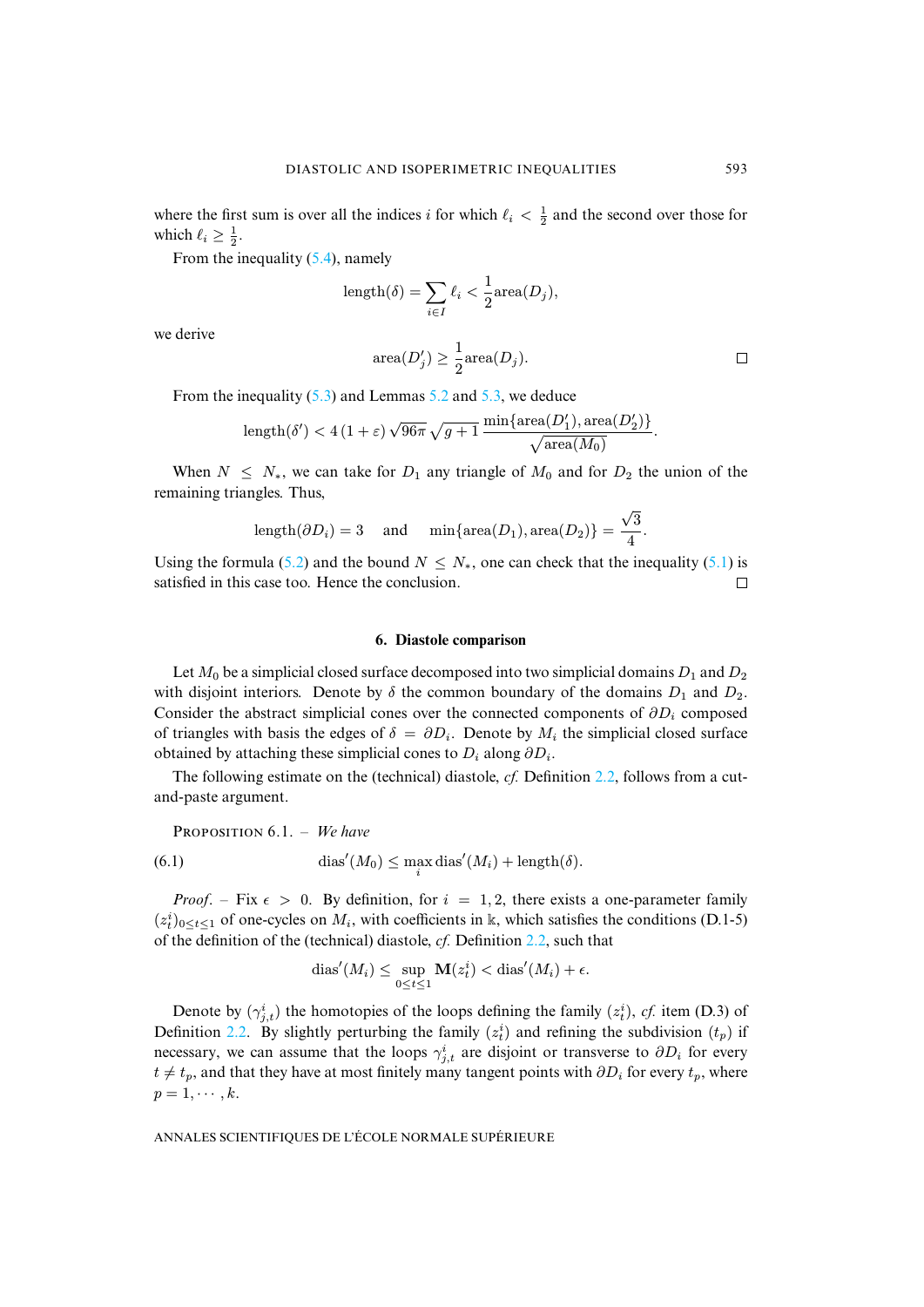The boundary  $\partial(z_t^i \_D_i)$  of the restriction of  $z_t^i$  to the domain  $D_i$  defines a family of zerocycles on  $\partial D_i$  with disjoint supports composed of finitely many points. This family of onecycles sweeps out  $\partial D_i$ , that is, it starts and ends at null one-cycles, and induces a generator of  $\pi_1(\mathcal{Z}_0(\partial D_i; \mathbb{k}), \{0\})$ . It also induces a family of one-chains  $\alpha_t^i$  on  $\partial D_i$  such that  $\alpha_0^i = 0$ ,  $\alpha_1^i = \pm \partial D_i$  and  $\partial \alpha_t^i = \partial (z_t^i \llcorner D_i)$ .

In a more constructive way, this family of one-chains on  $\partial D_i$  can be described as follows. The restriction  $z_t^i \text{\rm L}D_i$  of  $z_t^i$  to  $D_i$ , with  $t_p \le t \le t_{p+1}$ , decomposes as a finite sum of loops lying in  $D_i$  plus a finite sum of arcs  $c_{j,t}^i$  lying in  $D_i$  with endpoints on  $\partial D_i$ . As t runs over  $[t_p, t_{p+1}]$ , the basepoints and the endpoints of the arcs  $c_{j,t}^i$  describe some arcs on  $\partial D_i$ , *cf.* [\[24,](#page-27-10) §14] for a more general construction. The arcs described by the basepoints (resp. endpoints) of the  $c_{j,t}^i$ 's inherit a negative (resp. positive) orientation. Note that these arcs do not overlap because of the condition (D.5). Putting together the sum of these arcs on  $\partial D_i$  gives rise to a family of one-chains  $\alpha_t^i$  on  $\partial D_i$ , starting at the null one-chain and ending at the onecycle  $\pm \partial D_i$ , such that  $\partial \alpha_t^i = \partial (z_t^i \llcorner D_i)$ .

Consider the family of one-cycles  $\tilde{z}_t^i = (z_t^i \_D_i) - \alpha_t^i$  lying in  $D_i$ . By construction, this family starts at the null one-cycle, ends at the one-cycle  $\pm \partial D_i$  and induces a generator of  $\pi_1(\mathcal{Z}_1(D_i, \partial D_i; \mathbb{k}), \{0\})$ . Furthermore, its mass is bounded as follows

$$
\mathbf{M}(\tilde{z}_t^i) \leq \mathbf{M}(z_t^i) + \operatorname{length}(\delta).
$$

We can now define a new one-parameter family  $(\tilde{z}_t)_{0 \le t \le 1}$  of one-cycles on  $M_0$  by concatenating  $\tilde{z}_t^1$  and  $\tilde{z}_t^2$  as follows

<span id="page-16-1"></span>
$$
\tilde{z}_t = \begin{cases} \tilde{z}_{2t}^0 & \text{if } t \in [0, 1/2], \\ \\ -\tilde{z}_{2-2t}^1 & \text{if } t \in [1/2, 1]. \end{cases}
$$

By construction, this new family satisfies the conditions (D.1-4) of the definition of the (technical) diastole, *cf.* Definition [2.2,](#page-6-1) and

(6.2) 
$$
\mathbf{M}(\tilde{z}_t) < \max_i \operatorname{dias}'(M_i) + \operatorname{length}(\delta) + \epsilon.
$$

It does not necessarily satisfy the condition (D.5) though. Indeed, the supports of the onecycles  $\tilde{z}_t$  may have a nonempty intersection on  $\partial D_i$ .

By slightly perturbing the family  $(\tilde{z}_t)$  in the neighborhood of  $\partial D_i$ , it is possible to obtain a family of one-cycles satisfying the conditions  $(D.1-5)$  and the inequality  $(6.2)$ 

Therefore, dias' $(M_0) \leq \max_i \text{dias}'(M_i) + \text{length}(\delta) + \epsilon$  for any positive  $\epsilon$ . Hence the proposition.  $\Box$ 

#### <span id="page-16-2"></span>**7. Proof of the diastolic inequality**

<span id="page-16-0"></span>We can now prove the main diastolic inequality, *cf.* Theorem [1.1.](#page-3-1) We will use the notation of the previous sections.

From the discussion in Section [3,](#page-7-0) *cf.* Corollary [3.6,](#page-9-2) it is enough to show that

(7.1) 
$$
\operatorname{dias}'(M_0) \leq \frac{C}{K^2} \sqrt{g+1} \sqrt{\operatorname{area}(M_0)}
$$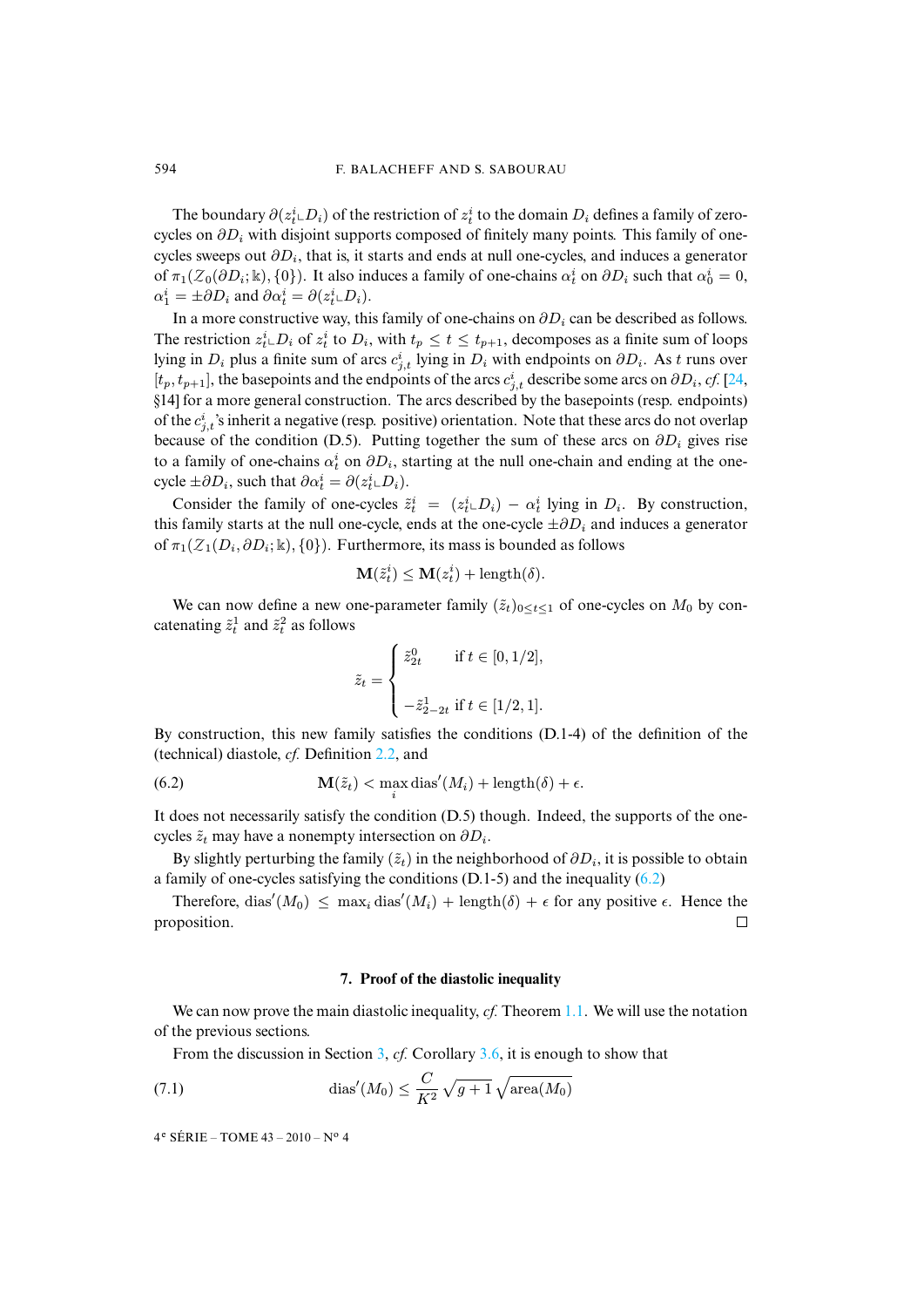for every simplicial closed surface  $M_0$  (not necessarily orientable) of genus g. We will argue by induction both on the number N of triangles composing  $M_0$  and on its genus. From now on we suppose that Theorem [1.1](#page-3-1) is proved for surfaces of genus less than g. If  $M_0$  is a 2-sphere, the proof proceeds by induction only on the number of simplices.

Decompose  $M_0$  into two simplicial domains  $D_1$  and  $D_2$  as in Proposition [5.1.](#page-12-3) Consider the simplicial closed surfaces  $M_i$  defined in Section [6](#page-15-0) by attaching simplicial cones along  $\partial D_i$ . By construction, the genus of  $M_i$  is at most g. Since  $\partial D_i$  is made up of length( $\partial D_i$ ) edges, the area of the cones glued to  $D_i$  is equal to  $\frac{\sqrt{3}}{4}$  length(∂D<sub>i</sub>). Hence the formula

(7.2) 
$$
\operatorname{area}(M_i) = \operatorname{area}(D_i) + \frac{\sqrt{3}}{4} \operatorname{length}(\partial D_i).
$$

<span id="page-17-0"></span>Set  $N_0 := \sqrt{3} C_0^2 (g+1) = 225\sqrt{3} \cdot 96\pi (g+1)$ .

<span id="page-17-1"></span>LEMMA 7.1. – *For*  $N \geq N_0$ , the simplicial closed surfaces  $M_i$  are composed of fewer *triangles than*  $M_0$ *.* 

*Proof.* – Recall that area $(M_0) = \frac{\sqrt{3}}{4}N$ . Thus, for  $N \ge N_0$ , the quantity  $\frac{\sqrt{3}}{4}C_0 \frac{\sqrt{g+1}}{\sqrt{\text{area}(M_0)}}$ is less than  $1/2$ . From the formula  $(7.2)$  and the bound  $(5.1)$ , we deduce that

> $area(M_i) < area(D_i) + min{area(D_1), area(D_2)}$  $\langle \text{area}(D_1) + \text{area}(D_2) \rangle$ .

Hence,  $area(M_i) < area(M_0)$ .

Renumbering the  $M_i$ 's if necessary, we can assume that

<span id="page-17-2"></span>
$$
dias'(M_1) \geq diag'(M_2).
$$

Let  $\alpha$  be a real such that  $\alpha$  area $(M_0) = \min\{\text{area}(D_1), \text{area}(D_2)\}\$ . Note that  $0 < \alpha \leq \frac{1}{2}$ . The inequality  $(5.1)$  can be written

(7.3) 
$$
\operatorname{length}(\delta) \leq C_0 \alpha \sqrt{g+1} \sqrt{\operatorname{area}(M_0)},
$$

where  $\delta = \partial D_i$ .

We have two cases to consider.

*First case:* Suppose that the number N of triangles of  $M_0$  is at most  $N_0$ , where  $N_0$  is defined in Lemma [7.1.](#page-17-1) Fix an orientation on the surface  $M_0$ . This orientation induces an orientation on all the triangles of  $M_0$  and on their boundaries. Of course, if the surface is nonorientable, there is nothing to do. Consider the boundaries of the triangles of  $M_0$ as one-cycles with coefficients in k. The sum of these boundaries, viewed as one-cycles, vanishes. Given a triangle  $\Delta$  of  $M_0$ , there exists a homotopy from the boundary of  $\Delta$ , with the induced orientation, to the center of  $\Delta$  composed of disjoint loops. The sum of these homotopies over all the triangles of  $M_0$  defines a one-parameter family of onecycles  $(z_t)_t$  on  $M_0$ , which starts and ends at the null one-cycle. Furthermore, it induces a generator of  $\pi_1(Z_1(M_0; \mathbb{k}), \{0\}) \simeq H_2(M_0; \mathbb{k})$  and satisfies the technical conditions (D.3-5) of Definition [2.2.](#page-6-1) Therefore,

$$
dias'(M_0) \le \sup_t \mathbf{M}(z_t) \le 3N.
$$

ANNALES SCIENTIFIQUES DE L'ÉCOLE NORMALE SUPÉRIEURE

 $\Box$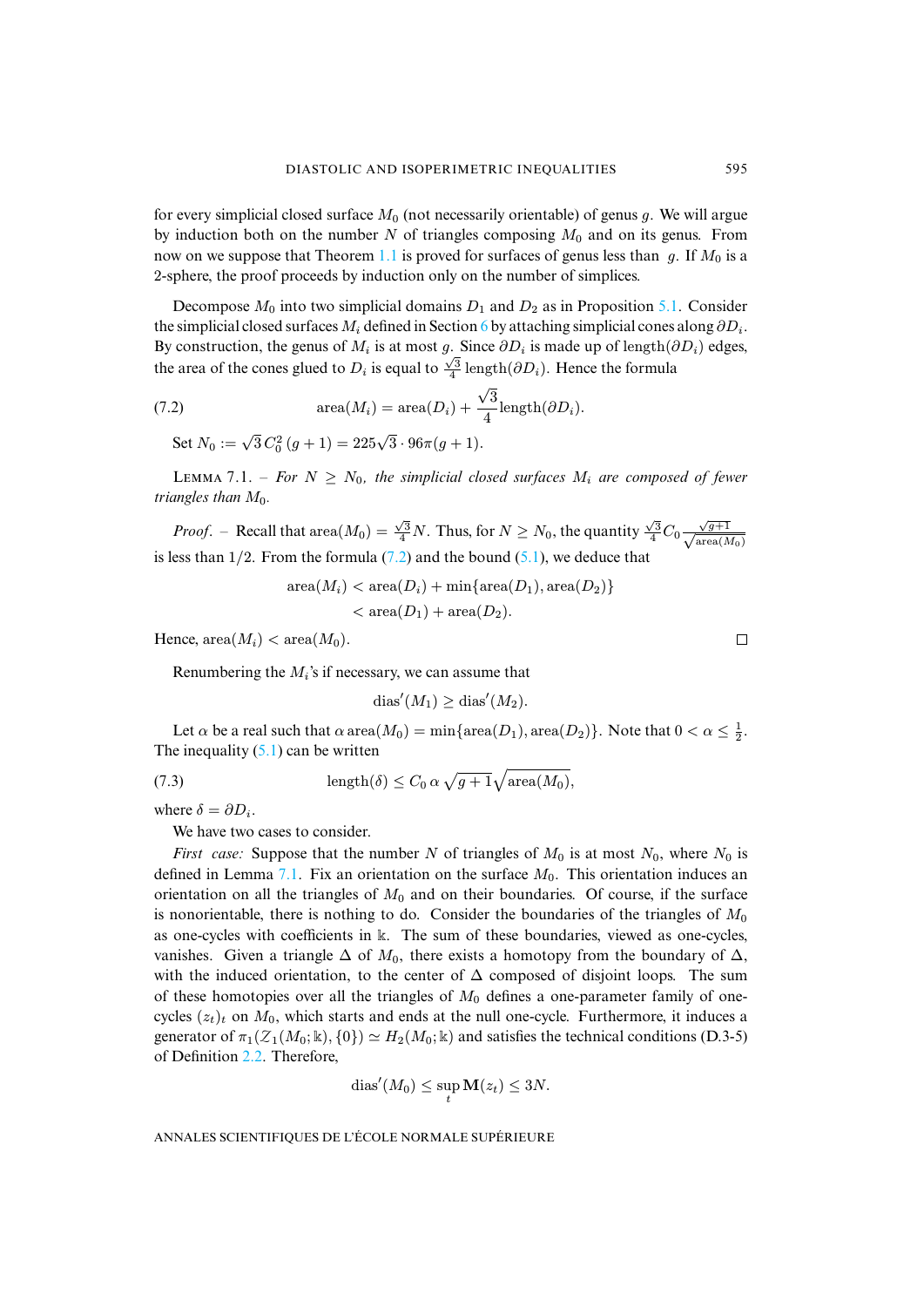Since area $(M_0) = \frac{\sqrt{3}}{4}N$  and  $N \le N_0$ , we obtain

$$
\begin{aligned} \text{dias}'(M_0) &\leq 3\sqrt{N}\sqrt{N_0} \\ &\leq 2\cdot 3^{3/4}\sqrt{N_0}\sqrt{\text{area}(M_0)} \\ &\leq 6\,C_0\,\sqrt{g+1}\,\sqrt{\text{area}(M_0)}. \end{aligned}
$$

*Second case:* Suppose that  $N$  is greater than  $N_0$ . We can assume that

$$
\frac{\text{dias}'(M_1)}{\sqrt{\text{area}(M_1)}} \le \frac{\text{dias}'(M_0)}{\sqrt{\text{area}(M_0)}}
$$

otherwise the diastolic inequality [\(7.1\)](#page-16-2) follows from Lemma [7.1](#page-17-1) by induction on g and N. That is,

<span id="page-18-0"></span>
$$
dias'(M_1) \leq \lambda \operatorname{dias}'(M_0),
$$

where

(7.4) 
$$
\lambda := \sqrt{\frac{\text{area}(M_1)}{\text{area}(M_0)}}.
$$

Note that  $\lambda < 1$  from Lemma [7.1.](#page-17-1)

From Proposition [6.1](#page-15-1) and since dias' $(M_1) = \max_i \text{dias}'(M_i)$ , we deduce

<span id="page-18-1"></span>
$$
dias'(M_0) \leq \frac{1}{1-\lambda} \operatorname{length}(\delta).
$$

From the inequality  $(7.3)$ , we obtain

(7.5) 
$$
\operatorname{dias}'(M_0) \leq C_0 \frac{\alpha}{1-\lambda} \sqrt{g+1} \sqrt{\operatorname{area}(M_0)}.
$$

LEMMA 7.2. – *We have*  $\frac{\alpha}{1-\lambda} \leq 4$ .

*Proof.* – Since 
$$
N \ge N_0
$$
, the quantity  $\frac{\sqrt{3}}{4}C_0 \frac{\sqrt{g+1}}{\sqrt{\text{area}(M_0)}}$  is less than  $\frac{1}{2}$  and  
area $(M_i) \le \text{area}(D_i) + \frac{1}{2} \min{\text{area}(D_1), \text{area}(D_2)}$ 

from the formula  $(7.2)$  and the bound  $(5.1)$ .

If  $area(D_1) \leq area(D_2)$ , then  $area(D_1) = \alpha area(M_0)$ . In this case, we deduce that  $\lambda \leq \sqrt{\frac{3}{2}\alpha}$  from the definition [\(7.4\)](#page-18-0) of  $\lambda$ . Since  $\alpha \leq \frac{1}{2}$ , we obtain

$$
\frac{\alpha}{1-\lambda} \le \frac{\alpha}{1-\sqrt{\frac{3}{2}\alpha}} \le 2+\sqrt{3}.
$$

Otherwise, area $(D_1) = (1 - \alpha)$  area $(M_0)$ . As previously, we derive, in this case, that  $\lambda \leq \sqrt{1 - \frac{\alpha}{2}}$ . Since  $\alpha > 0$ , we get

$$
\frac{\alpha}{1-\lambda} \le 2\left(1+\sqrt{1-\frac{\alpha}{2}}\right) \le 4. \tag{}
$$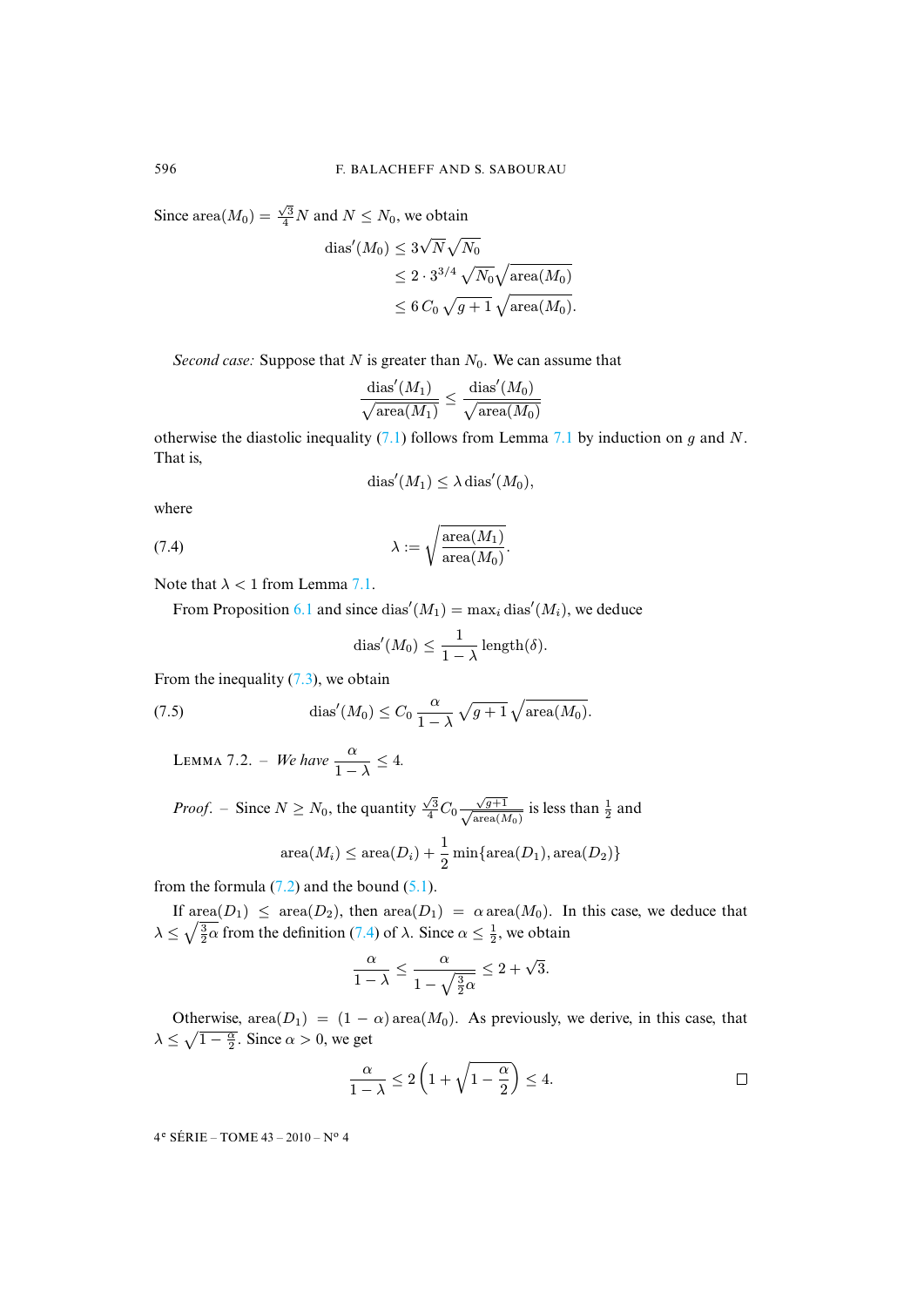This lemma with the inequality  $(7.5)$  implies that

$$
dias'(M_0) \le 4C_0 \sqrt{g+1} \sqrt{\text{area}(M_0)}.
$$

Therefore, the desired diastolic inequality  $(7.1)$  holds in both cases.

<span id="page-19-0"></span>REMARK 7.3. – Let  $(z_t)$  be a family of one-cycles which sweeps out a closed Riemannian surface M, *cf.* (D.1-2). From the constructions of [\[1\]](#page-26-2), there exists  $t_0$  such that  $z_{t_0}$  decomposes M into two disjoint domains of area at least  $\frac{1}{4}$ area $(M)$ . Hence,

$$
_{\mathrm{dias}(M)\geq \mathbf{M}(z_{t_0})\geq \frac{1}{4}h(M)\mathrm{area}(M).
$$

The closed hyperbolic surfaces of arbitrarily large genus with Cheeger constant bounded away from zero constructed in [\[5\]](#page-26-15) provide examples of surfaces with area $(M) \simeq g$  and  $\text{dias}(M) \gtrsim g$ . Thus, the dependence of the inequality [\(1.5\)](#page-3-2) on the genus is optimal.

#### **8. Comparison of Riemannian invariants on the two-sphere**

<span id="page-19-1"></span>In this section, we clarify the relationships between several Riemannian invariants on the two-sphere by comparing them up to an equivalence relation.

DEFINITION 8.1. – Two Riemannian invariants  $I_1$  and  $I_2$  are said to be *essentially equivalent* on a manifold M if there exist two positive constants  $C$  and  $C'$  such that for every Riemannian metric  $\mathcal G$  on  $M$ , we have

$$
C I_1(\mathcal{G}) \leq I_2(\mathcal{G}) \leq C' I_1(\mathcal{G}).
$$

We denote by  $I_1(M) \simeq I_2(M)$  this equivalence relation.

Together with the filling radius introduced in Definition [4.3,](#page-11-1) we will consider the following Riemannian invariants.

<span id="page-19-2"></span>DEFINITION 8.2. – Let M be a closed *n*-dimensional Riemannian manifold.

- **–** The 1*-hypersphericity*, denoted by HS(M), is the supremum of the positive reals R so that there is a contracting map of degree 1 from  $M$  to the *n*-sphere of radius  $R$ .
- The *Uryson* 1*-width*, denoted by  $\text{UW}_1(M)$ , is the infimum of the positive reals W so that there is a continuous map from  $M$  to a 1-dimensional polyhedron whose fibers have diameter less than W.
- Let us define the functional  $\mu$  on the one-cycle space  $\mathcal{Z}_1(M,\mathbb{Z})$  of a Riemannian twosphere M as

 $\mu(z) = \sup \{ \mathbf{M}(z_i) \mid z_i \text{ is a connected component of } z \}.$ 

We define a critical value of the functional  $\mu$  by a global minimax principle

$$
L(M) = \inf_{(z_t)} \sup_{0 \le t \le 1} \mu(z_t)
$$

where  $(z_t)$  runs over the families of one-cycles satisfying the following conditions:

(C.1)  $z_t$  starts and ends at null one-cycles;

(C.2)  $z_t$  induces a generator of  $H_2(M; \mathbb{Z})$ .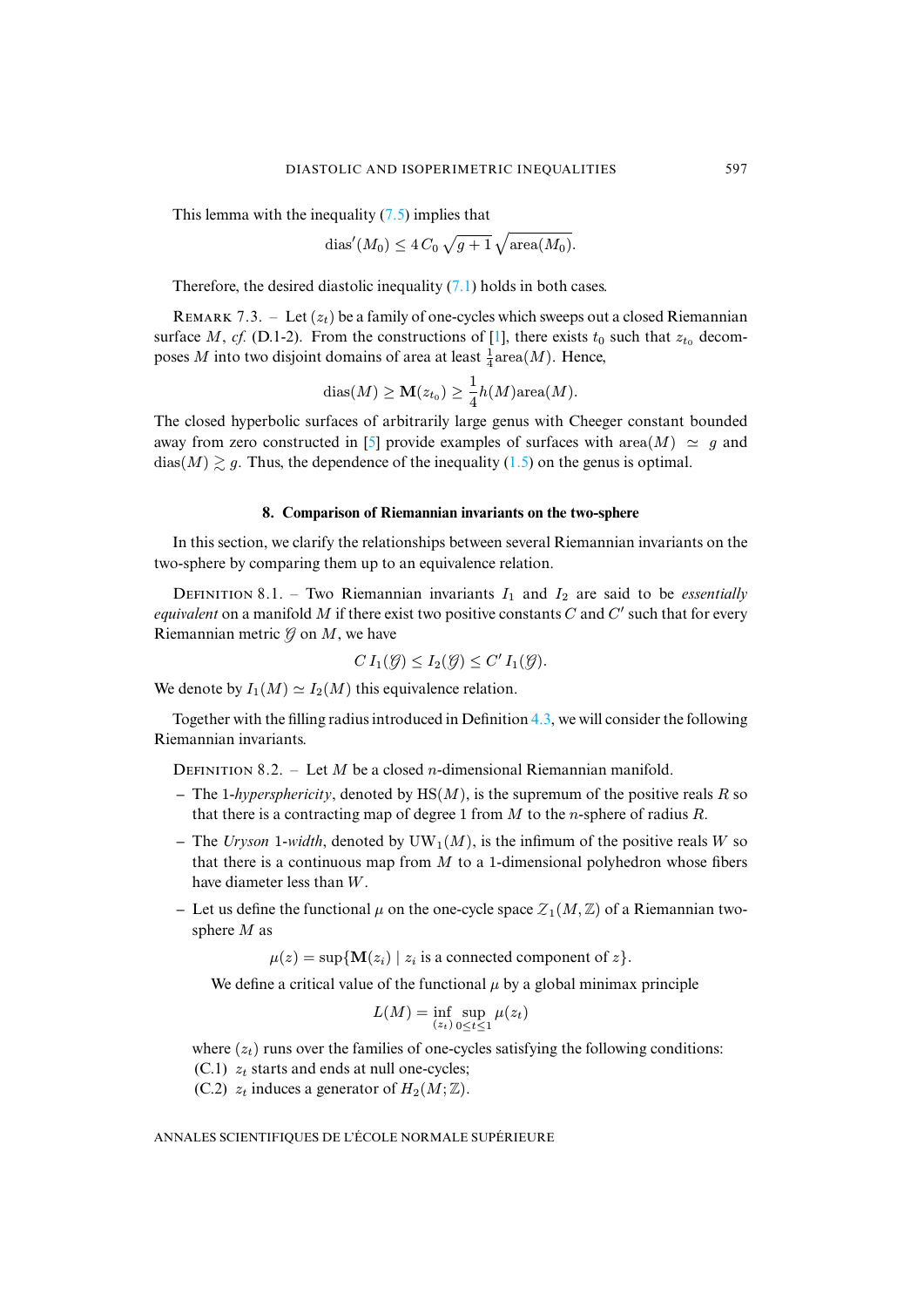<span id="page-20-5"></span>In the following proposition, we compare these Riemannian invariants on the two-sphere.

PROPOSITION 8.3. – *The hypersphericity, the Uryson 1-width, the filling radius and L are essentially equivalent on the two-sphere*  $S^2$ , that is

<span id="page-20-2"></span><span id="page-20-1"></span>
$$
UW_1(S^2) \simeq HS(S^2) \simeq FillRad(S^2) \simeq L(S^2).
$$

*Proof.* – Since the filling radius of every closed Riemannian  $n$ -manifold M decreases under contracting maps of degree one, *cf.* [\[12\]](#page-26-5), we have

(8.1) 
$$
\text{FillRad}(S^n, \text{can}) \text{HS}(M) \leq \text{FillRad}(M)
$$

where the value of the filling radius of the standard spheres has been computed in  $[16]$ . Here, FillRad( $S^2$ , can) =  $\frac{1}{2}$  arccos  $\left(-\frac{1}{3}\right)$ .

The inequality

$$
(8.2) \t\t\t HS(M) \leq UW_1(M)
$$

holds for every closed Riemannian manifold, *cf.* [\[13\]](#page-26-17).

<span id="page-20-3"></span>Now, let M be a Riemannian two-sphere. The inequalities

$$
\frac{L(M)}{120} \le \text{HS}(M)
$$

and

$$
(8.4) \t\t\t\tUW1(M) \le 12 HS(M)
$$

have been established in [\[14,](#page-26-18) Theorems 0.1 and 0.3].

<span id="page-20-4"></span><span id="page-20-0"></span>Next we will prove that there exists a constant  $C$ 

(8.5) 
$$
\text{FillRad}(M) \leq C L(M).
$$

First of all observe that if  $(z_t)$  is a family of one-cycles on M and if  $t_1$  and  $t_2$  are close enough, the one-cycle  $z = z_{t_2} - z_{t_1}$  bounds a 2-chain of small mass on M. Indeed, by definition of the flat norm,  $cf.$  Section [2,](#page-5-0) and since the one-cycle  $z$  has a small flat norm, there exists a 2-chain A such that both  $\mathbf{M}(z - \partial A)$  and  $\mathbf{M}(A)$  are small. By the isoperimetric inequality on M, there exists a 2-chain B of small mass bounding the one-cycle  $z - \partial A$ . Thus, the 2-chain  $A + B$  bounds z and has a small mass. Now, using the arguments of [\[12,](#page-26-5) p. 133], one can show that, for every  $\varepsilon > 0$ , there exists a 1-Lipschitz map  $\partial X \to M$  of degree one, where  $X$  is a 3-dimensional pseudomanifold endowed with a metric length structure such that  $d(x, \partial X) \leq C L(M) + \varepsilon$ . We immediately derive the inequality [\(8.5\)](#page-20-0).

Putting together the inequalities  $(8.1)$ ,  $(8.2)$ ,  $(8.3)$ ,  $(8.4)$  and  $(8.5)$  yields the desired relations.  $\Box$ 

REMARK 8.4. – We have  $L(M) \leq$  dias(M) for every Riemannian two-sphere M but the diastole is *not* essentially equivalent to any of the Riemannian invariant of Proposition [8.3](#page-20-5) on the two-sphere from  $[28,$  Theorem 1.6. In the appendix, we bound from below the filling radius of the Riemannian two-spheres in terms of the invariant L using different methods.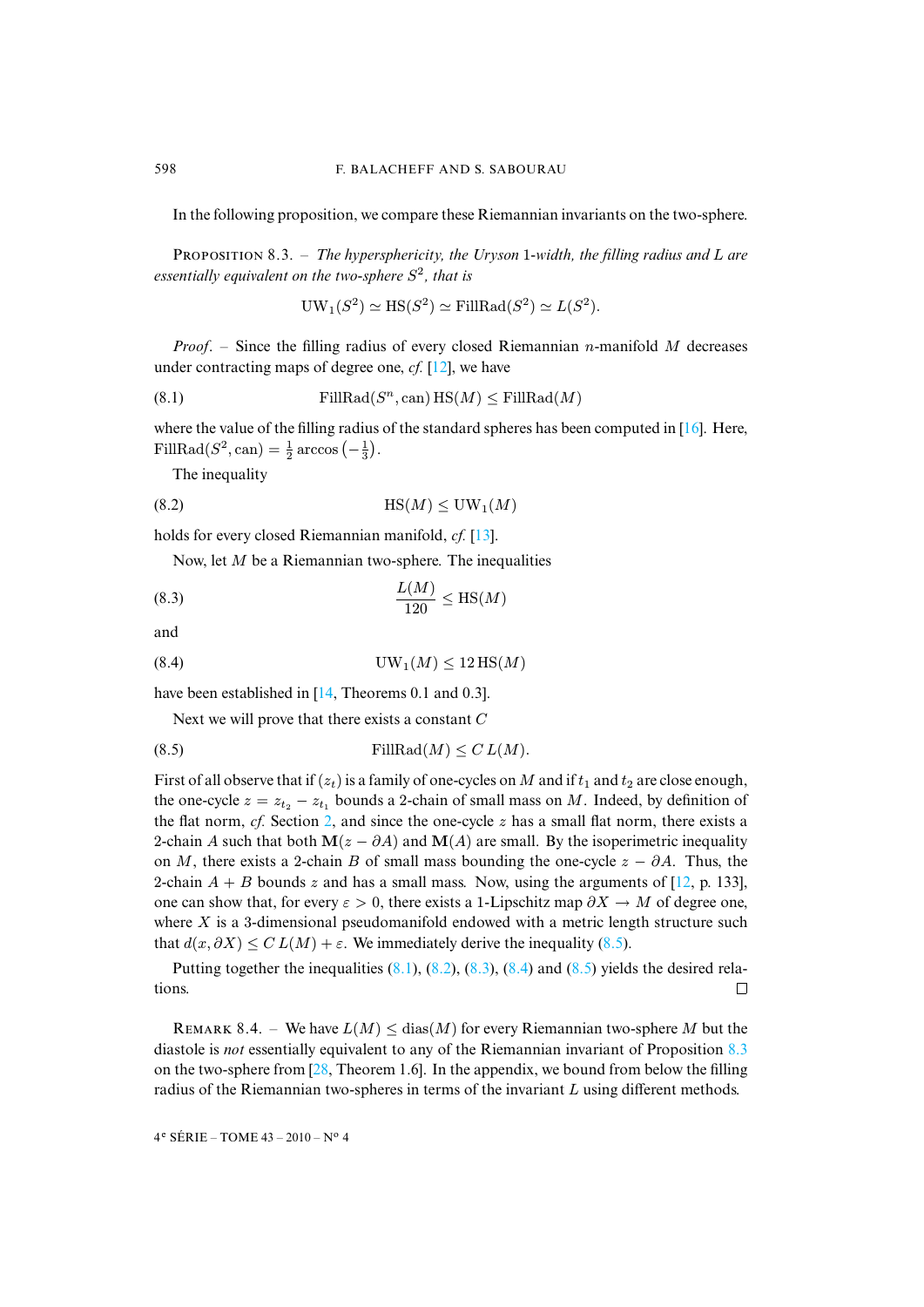#### **Appendix**

In this appendix, we prove the following result which first appeared in [\[27,](#page-27-11)  $\S 2.4.2$ ] and was not published in a journal.

<span id="page-21-1"></span>PROPOSITION A.1. – Let M be a Riemannian two-sphere, then

 $L(M) \leq 18$  FillRad $(M)$ .

REMARK  $A.2.$  – The multiplicative constant in this inequality is better than the one obtained in the proof of Proposition [8.3.](#page-20-5) Furthermore, it follows from a more general result, namely Proposition [A.4.](#page-21-0)

From the bounds FillRad $(M) \leq \sqrt{\text{area}(M)}$ , *cf.* [\[12\]](#page-26-5), and FillRad $(M) \leq \frac{1}{3}$ diam $(M)$ , *cf.* [\[16\]](#page-26-16), we immediately deduce the following corollary.

Cʀʟʟʀʏ A.3. – *Let* M *be a Riemannian two-sphere, then*

$$
(A.1)\qquad \qquad L(M) \le 18\sqrt{\text{area}(M)}
$$

(A.2)  $L(M) \leq 6 \operatorname{diam}(M)$ .

In order to prove Proposition [A.1,](#page-21-1) we need to extend the definition of the invariant  $L$ , *cf.* Definition [8.2,](#page-19-2) as follows.

Let  $N \subset M$  be a connected domain whose boundary  $\partial N$  is a finite union of closed geodesics  $c_i$  with  $i \in I$ .

Let us consider the one-parameter families of one-cycles  $(z_t)_{0 \le t \le 1}$  on N which satisfy the following conditions.

(C'.1)  $z_0 = \bigcup_{i \in I_0} c_i$  and  $z_1 = \bigcup_{i \in I_1} c_i$  for some partition of  $I = I_0 \amalg I_1$ (C'.2)  $z_t$  induces a generator of  $H_2(N, \partial N; \mathbb{Z})$ .

If  $I_0$  or  $I_1$  is empty, the corresponding one-cycles are reduced to the null one-cycle. We define a critical value of the functional  $\mu$  by a global minimax principle

$$
L(N) = \inf_{(z_t)} \sup_{0 \le t \le 1} \mu(z_t)
$$

where  $(z_t)$  runs over the families of one-cycles satisfying the conditions (C'.1-2) above.

We will need a few more definitions. Every nontrivial simple loop  $\gamma$  of M admits two sides defined as the connected components of  $M \setminus \gamma$ . A nontrivial simple geodesic loop  $\gamma$ is said to be minimizing with respect to one of its sides if every pair of points of  $\gamma$  can be joined by a minimizing segment which does not pass through this side. A simple geodesic loop minimizing with respect to both sides is said to be minimizing.

Now, we can state the following result which immediately leads to Proposition [A.1](#page-21-1) when  $N = M$  and  $\partial N = \emptyset$ .

<span id="page-21-0"></span>**PROPOSITION** A.4. – Let M be a Riemannian two-sphere and  $N \subset M$  be a connected *domain whose boundary* ∂N *is a finite union of minimizing geodesic loops* ci*. Then*

$$
\text{FillRad}(M) \ge \frac{1}{18}L(N).
$$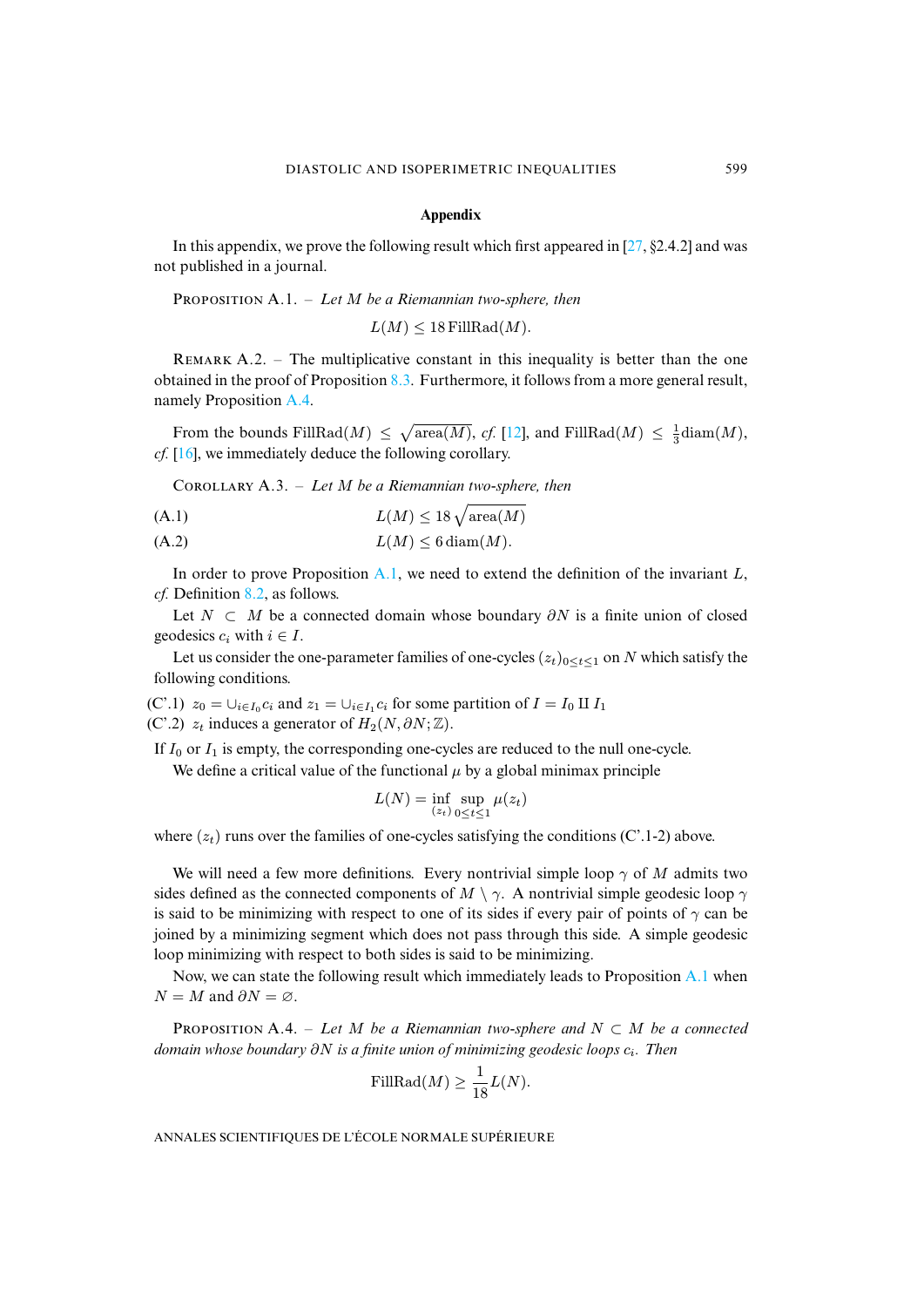Without loss of generality, we can assume the metric on  $M$  is bumpy (a generic condition). The curve-deformation process described below plays a key role in the proof of the above proposition.

Let  $\gamma$  be a non-minimizing simple geodesic loop on M and c be a minimizing arc intersecting  $\gamma$  only at its endpoints. The arc c divides  $\gamma$  into c<sup>+</sup> and c<sup>−</sup>. The simple loops c<sup>+</sup> ∪ c and  $c^- \cup c$ , endowed with the orientations induced by  $\gamma$ , bound convex domains and converge to simple geodesic loops  $\gamma^+$  and  $\gamma^-$  through homotopies  $z_t^+$  and  $z_t^-$  given by the curvature flow. Applying the curve-shortening process of [\[28,](#page-27-1) §2] if necessary, we can extend the homotopies and suppose that  $\gamma^+$  and  $\gamma^-$  are local minima of the mass functional. Since the curves  $c^+ \cup c$ and  $c^- \cup c$  do not intersect transversely and bound convex domains, the simple loops  $z_t^+$  and  $z_t^-$  are disjoint for  $t > 0$ . The sum  $z_t = z_t^+ + z_t^-$  defines the curve-deformation process of  $\gamma$  with respect to c. The homotopy of the one-cycles  $z_t$  is  $\mu$ -nonincreasing and satisfies  $\mu(z_t) \leq$  length( $\gamma$ ). In particular, length( $\gamma^+$ ) and length( $\gamma^-$ ) are less than length( $\gamma$ ).

In the following two lemmas, we assume that the only minimizing geodesic loops of  $N$  are the connected components of the boundary  $\partial N$ .

<span id="page-22-0"></span>**LEMMA** A.5. – Let  $\gamma$  and  $\gamma'$  be two disjoint (nontrivial) simple geodesic loops of N. *Suppose that*  $\gamma$  *(resp.*  $\gamma'$ ) is minimizing with respect to the side which does not contain  $\gamma'$ *(resp.* γ*).*

*Then,*  $\gamma$  *or*  $\gamma'$  *is a connected component of*  $\partial N$ *.* 

*Proof.* – The geodesics  $\gamma$  and  $\gamma'$  bound a connected domain  $N' \subset N$  with  $\gamma, \gamma' \subset \partial N'$ . Suppose that  $\gamma$  does not lie in  $\partial N$ . Since the only minimizing geodesic loops of N are the connected components of  $\partial N$ , the loop  $\gamma$  is not minimizing. Therefore, there exists a minimizing arc c in N' with endpoints in  $\gamma$  which does not lie in  $\gamma$ . The curve-deformation process applied to  $\gamma$  with respect to c yields two disjoint simple geodesic loops of N'. The union of these two geodesic loops is noted  $z_1$ . Let us define by induction on k a sequence  $z_k$  formed of a disjoint union of simple geodesic loops of  $N'$ . This sequence of one-cycles is  $\mu$ -nonincreasing. Furthermore, each  $z_k$  bounds with  $\gamma$  a connected domain  $D_k$  of N' with  $\partial D_k = z_k \cup \gamma$ . If one of the geodesic loops of  $z_k$  is not minimizing with respect to the side opposed to  $\gamma$ , we apply to it the curve-deformation process with respect to this side. Otherwise, if one of them is not minimizing with respect to the side containing  $\gamma$ , we apply to it the curve-deformation process. In both cases, we obtain a new collection  $\mathcal C$  of simple geodesic loops which do not intersect each other. We define  $z_{k+1}$  as the union of the nontrivial geodesic loops of  $C$  which can be joined to  $\gamma$  by paths cutting no loop of  $C$ . This induction process stops after a finite number n of steps when  $z_n$  is only formed of minimizing geodesic loops of  $N'$ . Since there is no minimizing geodesic loop in the interior of  $N$ , we have  $z_n \subset \partial N$ . Therefore, the geodesic loop  $\gamma'$ , which lies between  $z_n$  and  $\partial N$ , is a connected component of  $\partial N$ .  $\Box$ 

<span id="page-22-1"></span>**LEMMA** A.6. – Let  $\gamma$  be a simple geodesic loop of N of length less than  $L(N)$  and suppose *that*  $\gamma$  *is minimizing with respect to no side.* 

*There exists a non-minimizing simple geodesic loop of* N*, lying in a side of* γ*, which is minimizing with respect to the side opposed to* γ*.*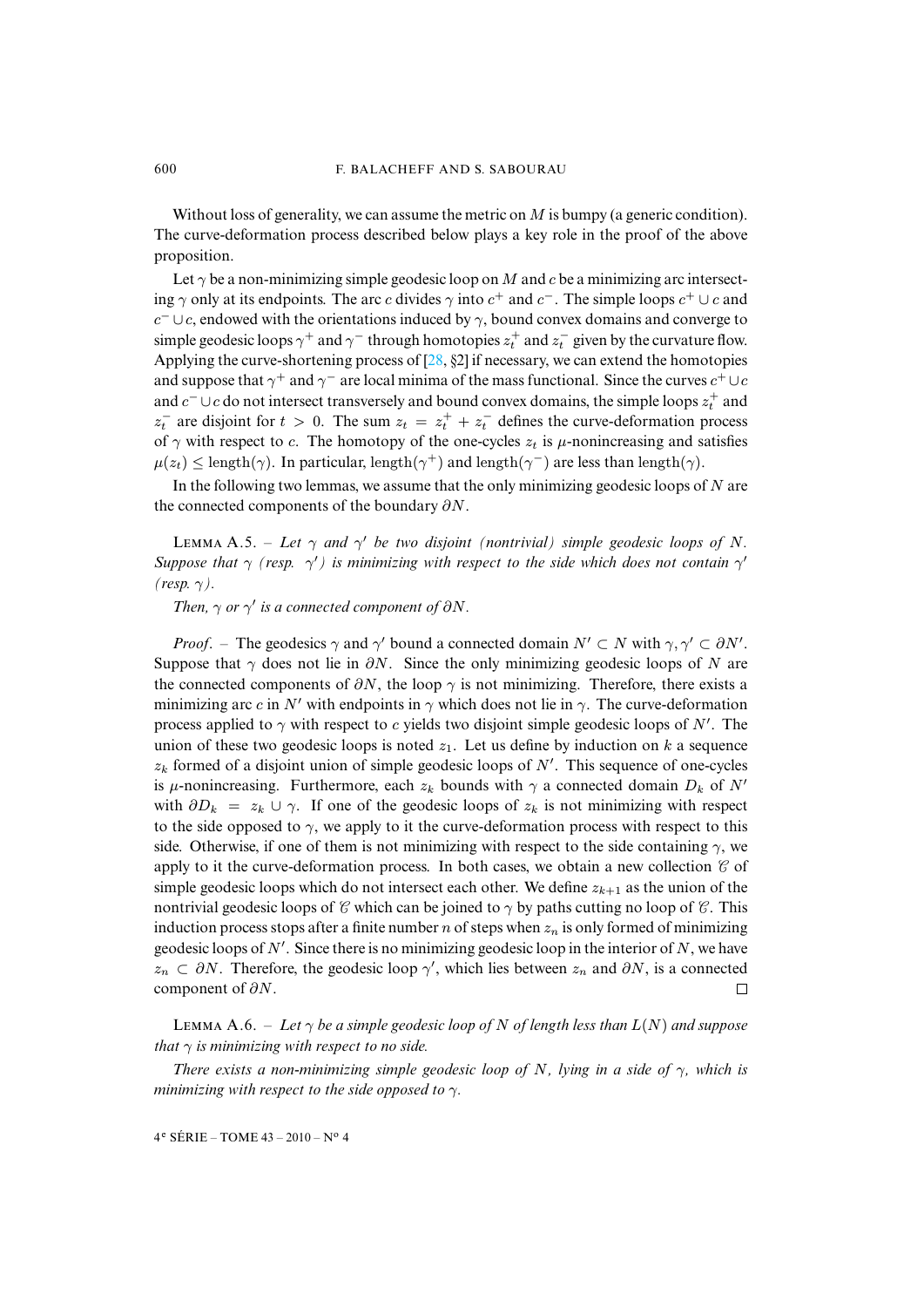*Proof.* – Assume that every simple geodesic loop of N, disjoint from  $\gamma$  and minimizing with respect to the side opposed to  $\gamma$ , is minimizing. Let us recall that the only minimizing geodesic loop of N are the connected components of  $\partial N$ . We apply the curve-deformation process to  $\gamma$  with respect to each of its sides  $N_1$  and  $N_2$ . Then, we extend these homotopies as in the proof of Lemma [A.5.](#page-22-0) By assumption, one of these homotopies lies in  $N_1$  and the other in  $N_2$ . Since there is no minimizing geodesic loop in the interior of N, these homotopies, put together, yield a one-parameter family of one-cycles  $z_t$  in N, which starts from  $\partial N_1 \cap \partial N$ , passes through  $\gamma$  and ends at  $\partial N_2 \cap \partial N$ . Furthermore, the family ( $z_t$ ) induces a generator of  $H_2(N, \partial N)$  and satisfies  $\mu(z_t) \leq \text{length}(\gamma)$ . Therefore, length( $\gamma$ ) ≥  $L(N)$  from the definition of  $L(N)$ . definition of  $L(N)$ .

<span id="page-23-0"></span>REMARK A.7. – From Lemma [A.5,](#page-22-0) the non-minimizing simple geodesic loops of Lemma [A.6](#page-22-1) lie in only one side of  $\gamma$ .

Using Lemma  $A_0$  and Remark  $A_0$ , we can define the side of deformation of a geodesic loop and make the curve-deformation process more precise.

DEFINITION A.8. – The side of deformation of a non-minimizing simple geodesic loop  $\gamma$ of N of length less than  $L(N)$  is

- 1. the opposite side with respect to which  $\gamma$  is minimizing, if  $\gamma$  is minimizing with respect to a side,
- 2. the side which does not contain any geodesic loop minimizing with respect to the side opposed to  $\gamma$  (except the connected components of  $\partial N$ ), otherwise.

From now on, when we will apply the curve-deformation process to such a geodesic loop  $\gamma$ , it will always be with respect to a minimizing arc with endpoints in  $\gamma$  lying in the deformation side of  $\gamma$ .

*Proof of Proposition [A.4](#page-21-0)*. – Let us assume first that the only minimizing geodesic loops of N are the connected components of  $\partial N$ . We argue by contradiction as in the proof of Proposition [4.4.](#page-11-0) Pick two reals r and  $\varepsilon$  such that  $\text{FillRad}(M) < r < r + \varepsilon < \frac{1}{8}L(M)$ . Let  $i : M \hookrightarrow L^{\infty}(M)$  be the Kuratowski distance preserving embedding defined by  $i(x)(.) = d<sub>M</sub>(x,.)$ . By definition of the filling radius, there exists a map  $\sigma : P \to U_r$ from a 3-complex P to the r-tubular neighborhood  $U_r$  of  $i(M)$  in  $L^{\infty} = L^{\infty}(M)$ such that  $\sigma_{|\partial P}$  :  $\partial P \to i(M)$  represents the fundamental class of  $i(M) \simeq M$  in  $H_2(i(M); \mathbb{Z}) \simeq H_2(M; \mathbb{Z})$ . Let us show that the map  $\sigma_{\vert \partial P} : \partial P \to i(M)$  extends to a map  $f : P \to i(M)$ .

Deforming  $\sigma$  and subdividing P if necessary, we define an extension  $f : P^1 \cup \partial P \rightarrow$  $i(M) \simeq M$  of  $\sigma_{\vert \partial P}$  to the 1-skeleton of P as in the proof of Proposition [4.4.](#page-11-0) From now on, we will identify  $i(M)$ ,  $i(N)$  and  $i(\partial N)$  with M, N and  $\partial N$ . Recall that the image under f of the boundary of every 2-simplex of  $P$  is a simple loop of length less than  $3\rho$ , where  $\rho = 2r + \varepsilon$ . Since the connected components of  $\partial N$  are minimizing geodesic loops, the images of the edges of P cut  $\partial N$  at most twice. In particular, the images of the boundary of the 2-simplices of P cut  $\partial N$  at most six times.

On every edge of P whose image cuts  $\partial N$ , we introduce new vertices given by the preimages of the intersection points with  $\partial N$ . Let  $\Delta^2$  be a 2-simplex of P. Every pair of new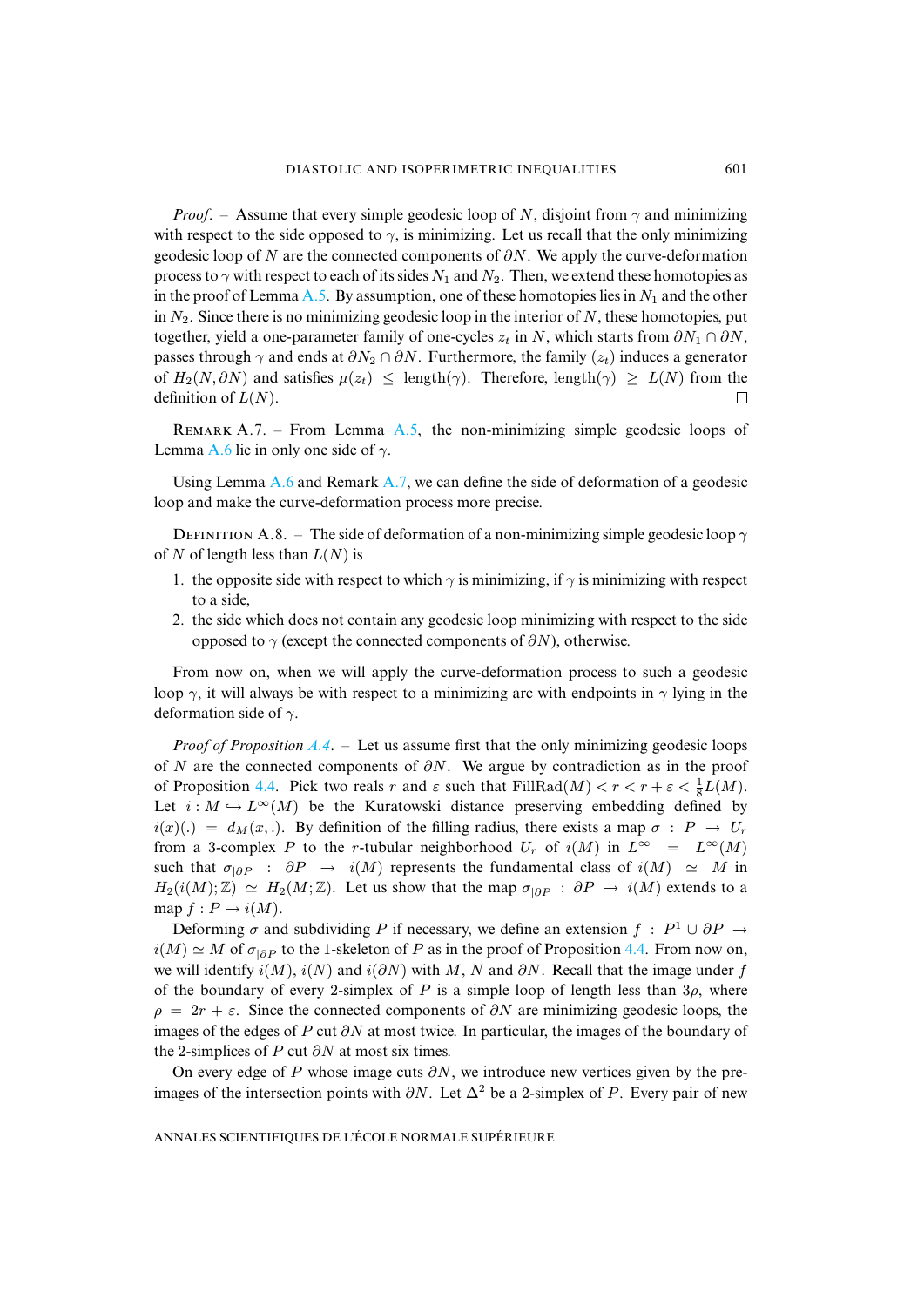vertices of  $\Delta^2$  which map to the same connected component of  $\partial N$  defines a new edge in  $\Delta^2$ . By definition, the images by f of these new edges are the minimizing segments (lying in  $\partial N$ ) joining the images of their endpoints. We number the vertices of P, old and new, and consider the natural induced order. The new edges of  $\Delta^2$ , which map to N, bound a domain  $D^2$  of  $\Delta^2$ . We introduce new edges on  $D^2$  joining the greatest vertex of  $D^2$  to every other vertex of  $D^2$ . This decomposes  $\Delta^2$  into triangles. By definition, each new edge maps onto a minimizing segment of  $N$  joining the images of its endpoints. The triangles of the faces of every 3-simplex  $\Delta^3$  whose boundaries map to N bound a domain  $D^3$  of  $\Delta^3$ . We introduce, as previously, new edges on  $D^3$  joining the greatest vertex of  $D^3$  to every other vertex of  $D^3$ . These new edges define new faces in  $\Delta^3$ . These new faces decompose  $\Delta^3$  into 3-simplices. As previously, each new edge maps onto a minimizing segment of  $N$  joining the images of its endpoints.

In conclusion, we have defined a new simplicial structure on  $P$ , a map  $f : P^1 \cup \partial P \longrightarrow M$  with  $f_{|\partial P} = \sigma_{|\partial P}$  and a decomposition of P into two finite subcomplexes  $P'$  and  $P''$  such that

- 1. the image of the 1-skeleton of every 3-simplex of  $P'$  (resp.  $P''$ ) lies in the closure of N (resp.  $M \setminus N$ ),
- 2. the boundary of every 2-simplex of  $P'$  maps into a geodesic triangle whose length of the edges is less than  $\frac{3}{2}\rho < \frac{1}{6}L(N)$

We want to extend f to  $P^2$ . Let  $\partial \Delta^2$  be the boundary of a 2-simplex  $\Delta^2$  of P which does not lie in  $\partial P$ . If  $\partial \Delta^2$  lies in P'', we fill its image by the disk it bounds in M \ N. Otherwise, the image of  $\partial \Delta^2$  lies in N. In this case, it converges to a simple geodesic loop c of N by the curve-shortening process of [\[28,](#page-27-1) §2]. We want now to define a  $\mu$ -nonincreasing homotopy of one-cycles in N from c to some connected components of  $\partial N$ , which gives rise to a filling of the image of  $\partial \Delta^2$  in M.

The images of the boundaries of the 2-simplices of  $P'$  converge to simple geodesic loops of N. The set formed of these simple geodesic loops which are not minimizing is noted  $\mathcal C$ . It is finite since  $P'$  is a finite simplicial complex. We want to define homotopies of one-cycles in N from every loop of  $\mathcal C$  to some minimizing geodesic loops. Let us consider the deformation sides of two disjoint geodesic loops of  $\mathcal C$ . From Lemma [A.5,](#page-22-0) either one is contained in the other or their intersection is disjoint. Therefore, there exists  $\gamma_0 \in \mathcal{C}$  such that no geodesic loop of C lies in the deformation side of  $\gamma_0$ . The curve-deformation process applied to  $\gamma_0$ yields a homotopy of one-cycles  $z_t$  defined for  $0 \le t \le 1$  between  $\gamma_0$  and the disjoint union  $\gamma_0^+ \cup \gamma_0^-$  of two simple geodesic loops. The flow of every other loop of  $\mathcal C$  is constant for  $0 \le t \le 1$ . We repeat this construction with the set of the non-minimizing geodesic loops of  $\{\gamma \mid \gamma \in \mathcal{C}, \gamma \neq \gamma_0\} \cup \{\gamma_0^+, \gamma_0^-\}$ . Since for a (generic) bumpy metric there are only finitely many geodesic loops of length uniformly bounded, this process stops after a finite number of iterations. From Lemma  $A_0$ , the deformation side of every simple geodesic loop of N lying in the deformation side of a geodesic loop  $\gamma$  does not contain  $\gamma$ . Therefore, the iterations of this process give rise to  $\mu$ -nonincreasing homotopies of one-cycles between the geodesic loops  $\gamma$  of  $\mathcal C$  and the connected components of  $\partial N$  which lie in the deformation side of  $\gamma$ . A contraction of these latter into points in  $M \setminus N$  yields a filling of the boundary of the 2-simplices of P' in M. Furthermore, the homotopies arising from two geodesic loops of  $\mathcal C$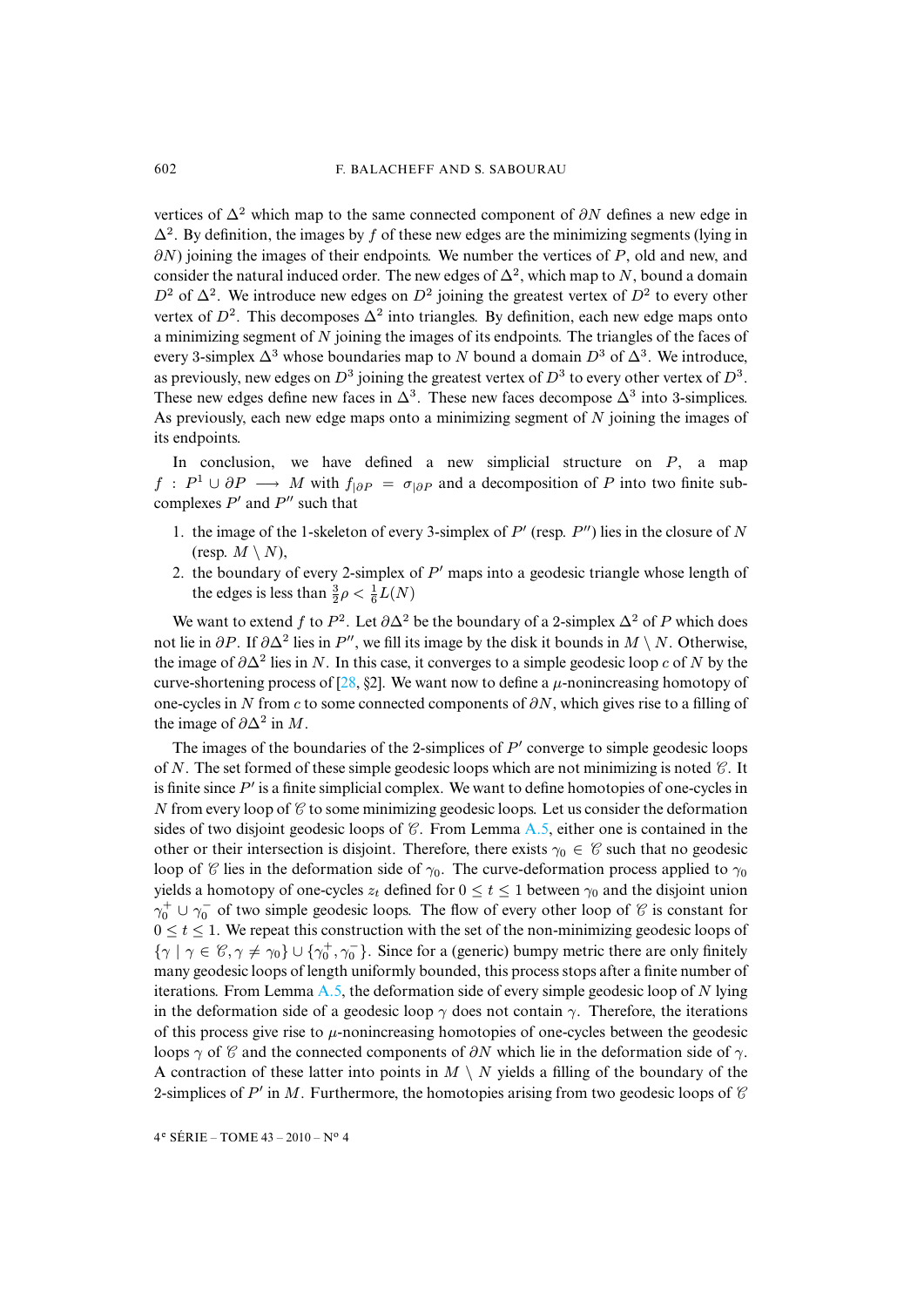which do not intersect each other remain disjoint at every time t, except possibly for some connected components lying in  $\partial N$ . Thus, the sum  $z_t$  of the homotopies arising from two disjoint geodesics  $\gamma$  and  $\gamma'$  of C satisfies  $\mu(z_t) \leq \text{length}(\gamma) + \text{length}(\gamma') \leq 9\rho$ .

In conclusion, for every 2-simplex  $\Delta^2$  of P, we get a degree one map from  $\Delta^2$  onto its image in  $i(M) \simeq M$  which agrees with f on the boundary. This yields the desired extension  $f : P^2 \longrightarrow i(M) \simeq M$ .

Let us extend this map to  $P^3$ . Let  $\Delta^3$  be a 3-simplex of P. The restriction of f to the boundary  $\partial \Delta^3$  is noted  $\varphi : \partial \Delta^3 \longrightarrow M$ . If  $\Delta^3$  lies in P'', it extends to a map defined on  $\Delta^3$ whose image lies in the closure of  $M \setminus N$ . Otherwise,  $\Delta^3$  lies in P' and the map  $\varphi$  induces a class  $[\partial \Delta^3]$  in  $H_2(M, M \setminus N) \simeq H_2(N, \partial N)$ . This class arises from degree one maps defined on the faces of  $\Delta^3$ . Therefore, it is trivial or generates  $H_2(N, \partial N)$ . The map  $\varphi$  extends to  $\Delta^3 \longrightarrow M$  if and only if the class  $[\partial \Delta^3]$  vanishes in  $H_2(N, \partial N)$ . Since the images of the edges of  $\Delta^3$  are minimizing segments, the image of the 1-skeleton of  $\Delta^3$  is isotopic to one of the following two graphs on  $M$  shown in Figure [3.](#page-25-0)



<span id="page-25-0"></span>FIGURE 3.

Therefore, the faces of  $\Delta^3$  decompose into two pairs such that the edges of the faces of each pair do not intersect each other transversely. By construction, the images of the faces of  $\partial \Delta^3$  are defined by  $\mu$ -nonincreasing homotopies of one-cycles  $z_i^t$  between the images of their boundaries and some connected components of  $\partial N$  or null one-cycles. Furthermore, the sum of the two homotopies  $z_1^t$  and  $z_2^t$  arising from a pair of faces that do not intersect each other transversely satisfies  $\mu(z_1^t + z_2^t) \le 9\rho$ . The same goes for the other pair of faces, which yields the homotopies  $z_3^t$  and  $z_4^t$ . Putting together the homotopies  $z_1^t + z_2^t$  and  $z_3^t + z_4^t$ , we obtain a one-parameter family of one-cycles  $z_t$ . By construction, the family  $(z_t)$  represents  $[\partial \Delta^3]$  and satisfies  $\mu(z_t) \leq 9\rho < L(N)$ . Therefore, the class  $[\partial \Delta^3]$  vanishes in  $H_2(N, \partial N)$ .

Thus, the map  $f$  extends to each simplex of  $P$  and gives rise to an extension  $f: P \longrightarrow i(M) \simeq M$  of  $\sigma_{|\partial P}$ . This proves the inequality when N has no minimizing geodesic in its interior.

Suppose now that N admits a minimizing geodesic loop  $\gamma$  which does not lie in  $\partial N$ . This simple loop decomposes N into two connected components  $N_1$  and  $N_2$ , whose boundaries are finite unions of minimizing simple geodesic loops. By induction on the number of nontrivial minimizing geodesic loops which lie in the interior of N, we have FillRad(M)  $\ge$  $\frac{1}{18}L(N_i)$  for  $i = 1, 2$ . Let us consider some homotopies of one-cycles on  $N_i$  between the connected components of  $\partial N_i$  with  $i = 1, 2$  which induce generators of  $H_2(N_i, \partial N_i)$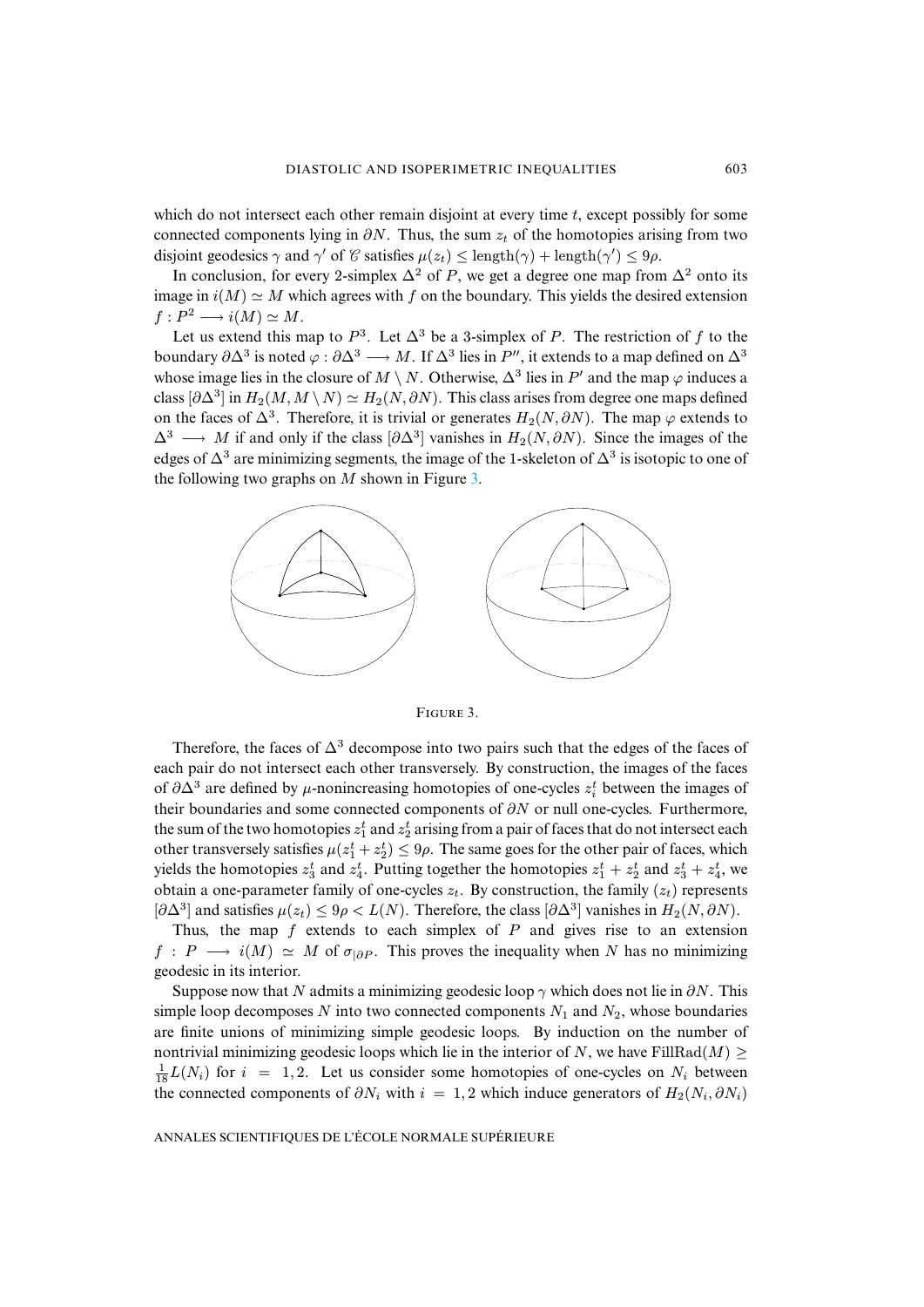for  $i = 1, 2$ . Put together, these homotopies yield one-parameter families of one-cycles satisfying (C.1-2). We deduce that  $L(N) \le \max\{L(N_1), L(N_2)\}\)$ . This proves the result by induction. induction.

# REFERENCES

- <span id="page-26-2"></span>[\[1\]](http://smf.emath.fr/Publications/AnnalesENS/4_43/html/ens_ann-sc_43_4.html#1) F. J. J. Aʟɢʀɴ, The homotopy groups of the integral cycle groups, *Topology* **1** (1962), 257–299.
- <span id="page-26-8"></span>[\[2\]](http://smf.emath.fr/Publications/AnnalesENS/4_43/html/ens_ann-sc_43_4.html#2) F. J. J. ALMGREN, The theory of varifolds, mimeographed notes, Princeton, 1965.
- <span id="page-26-6"></span>[\[3\]](http://smf.emath.fr/Publications/AnnalesENS/4_43/html/ens_ann-sc_43_4.html#3) F. Bʟʜ, Sur des problèmes de la géométrie systolique, in *Séminaire de Théorie Spectrale et Géométrie. Vol. 22. Année 2003 2004*, Sémin. Théor. Spectr. Géom. **22**, Univ. Grenoble I, 2004, 71–82.
- <span id="page-26-4"></span>[\[4\]](http://smf.emath.fr/Publications/AnnalesENS/4_43/html/ens_ann-sc_43_4.html#4) F. Bʟʜ, A local optimal diastolic inequality on the two-sphere, preprint [arXiv:0811.0330.](http://arxiv.org/abs/0811.0330)
- <span id="page-26-15"></span>[\[5\]](http://smf.emath.fr/Publications/AnnalesENS/4_43/html/ens_ann-sc_43_4.html#5) R. Bʀ, The spectral geometry of a tower of coverings, *J. Differential Geom.* **23** (1986), 97–107.
- <span id="page-26-3"></span>[\[6\]](http://smf.emath.fr/Publications/AnnalesENS/4_43/html/ens_ann-sc_43_4.html#6) E. CALABI, J. G. CAO, Simple closed geodesics on convex surfaces, *J. Differential Geom.* **36** (1992), 517–549.
- <span id="page-26-13"></span>[\[7\]](http://smf.emath.fr/Publications/AnnalesENS/4_43/html/ens_ann-sc_43_4.html#7) J. Cʜɢʀ, A lower bound for the smallest eigenvalue of the Laplacian, in *Problems in analysis (Papers dedicated to Salomon Bochner, 1969)*, Princeton Univ. Press, 1970, 195–199.
- <span id="page-26-12"></span>[\[8\]](http://smf.emath.fr/Publications/AnnalesENS/4_43/html/ens_ann-sc_43_4.html#8) Y. COLIN DE VERDIÈRE, A. MARIN, Triangulations presque équilatérales des surfaces, *J. Differential Geom.* **32** (1990), 199–207.
- <span id="page-26-1"></span>[\[9\]](http://smf.emath.fr/Publications/AnnalesENS/4_43/html/ens_ann-sc_43_4.html#9) C. B. Cʀ, Area and the length of the shortest closed geodesic, *J. Differential Geom.* **27** (1988), 1–21.
- <span id="page-26-11"></span>[\[10\]](http://smf.emath.fr/Publications/AnnalesENS/4_43/html/ens_ann-sc_43_4.html#10) H. Fʀʀ, *Geometric measure theory*, Grundl. Math. Wiss. **153**, Springer New York Inc., New York, 1969.
- <span id="page-26-10"></span>[\[11\]](http://smf.emath.fr/Publications/AnnalesENS/4_43/html/ens_ann-sc_43_4.html#11) W. H. Fʟɪɴɢ, Flat chains over a finite coefficient group, *Trans. Amer. Math. Soc.* **121** (1966), 160–186.
- <span id="page-26-5"></span>[\[12\]](http://smf.emath.fr/Publications/AnnalesENS/4_43/html/ens_ann-sc_43_4.html#12) M. Gʀ, Filling Riemannian manifolds, *J. Differential Geom.* **18** (1983), 1–147.
- <span id="page-26-17"></span>[\[13\]](http://smf.emath.fr/Publications/AnnalesENS/4_43/html/ens_ann-sc_43_4.html#13) M. Gʀ, Width and related invariants of Riemannian manifolds, *Astérisque* **163- 164** (1988), 93–109.
- <span id="page-26-18"></span>[\[14\]](http://smf.emath.fr/Publications/AnnalesENS/4_43/html/ens_ann-sc_43_4.html#14) L. Gʜ, Lipschitz maps from surfaces, *Geom. Funct. Anal.* **15** (2005), 1052–1099.
- <span id="page-26-9"></span>[\[15\]](http://smf.emath.fr/Publications/AnnalesENS/4_43/html/ens_ann-sc_43_4.html#15) L. Gʜ, The width-volume inequality, *Geom. Funct. Anal.* **17** (2007), 1139–1179.
- <span id="page-26-16"></span>[\[16\]](http://smf.emath.fr/Publications/AnnalesENS/4_43/html/ens_ann-sc_43_4.html#16) M. G. K, The filling radius of two-point homogeneous spaces, *J. Differential Geom.* **18** (1983), 505–511.
- <span id="page-26-7"></span> $[17]$  M. G. KATZ, S. SABOURAU, Entropy of systolically extremal surfaces and asymptotic bounds, *Ergodic Theory Dynam. Systems* **25** (2005), 1209–1220.
- <span id="page-26-0"></span>[\[18\]](http://smf.emath.fr/Publications/AnnalesENS/4_43/html/ens_ann-sc_43_4.html#18) W. Kʟɪɴɢɴʙʀɢ, *Lectures on closed geodesics*, Grundl. der Math. Wiss. **230**, Springer, 1978.
- <span id="page-26-14"></span>[\[19\]](http://smf.emath.fr/Publications/AnnalesENS/4_43/html/ens_ann-sc_43_4.html#19) P. Lɪ, S. T. Y, A new conformal invariant and its applications to the Willmore conjecture and the first eigenvalue of compact surfaces, *Invent. Math.* **69** (1982), 269–291.